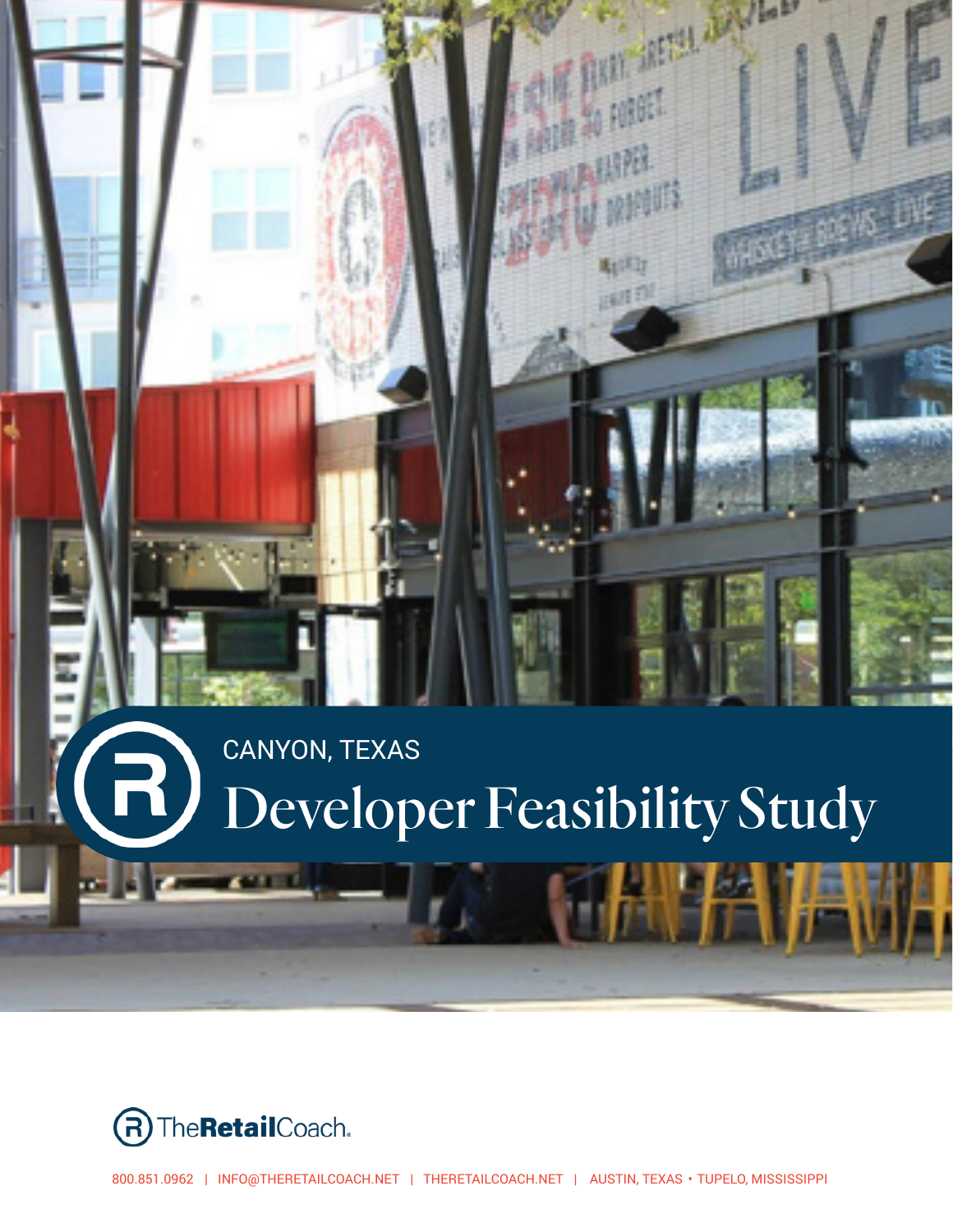# Contact Information





**Canyon Economic Development Corporation** Evelyn Ecker Executive Director

P.O. Box 1044 Canyon, Texas 79015

Phone 806.656.6835<br>Cell 806.670.2520 Cell 806.670.2520 eecker@canyontx.com www.canyonedc.com

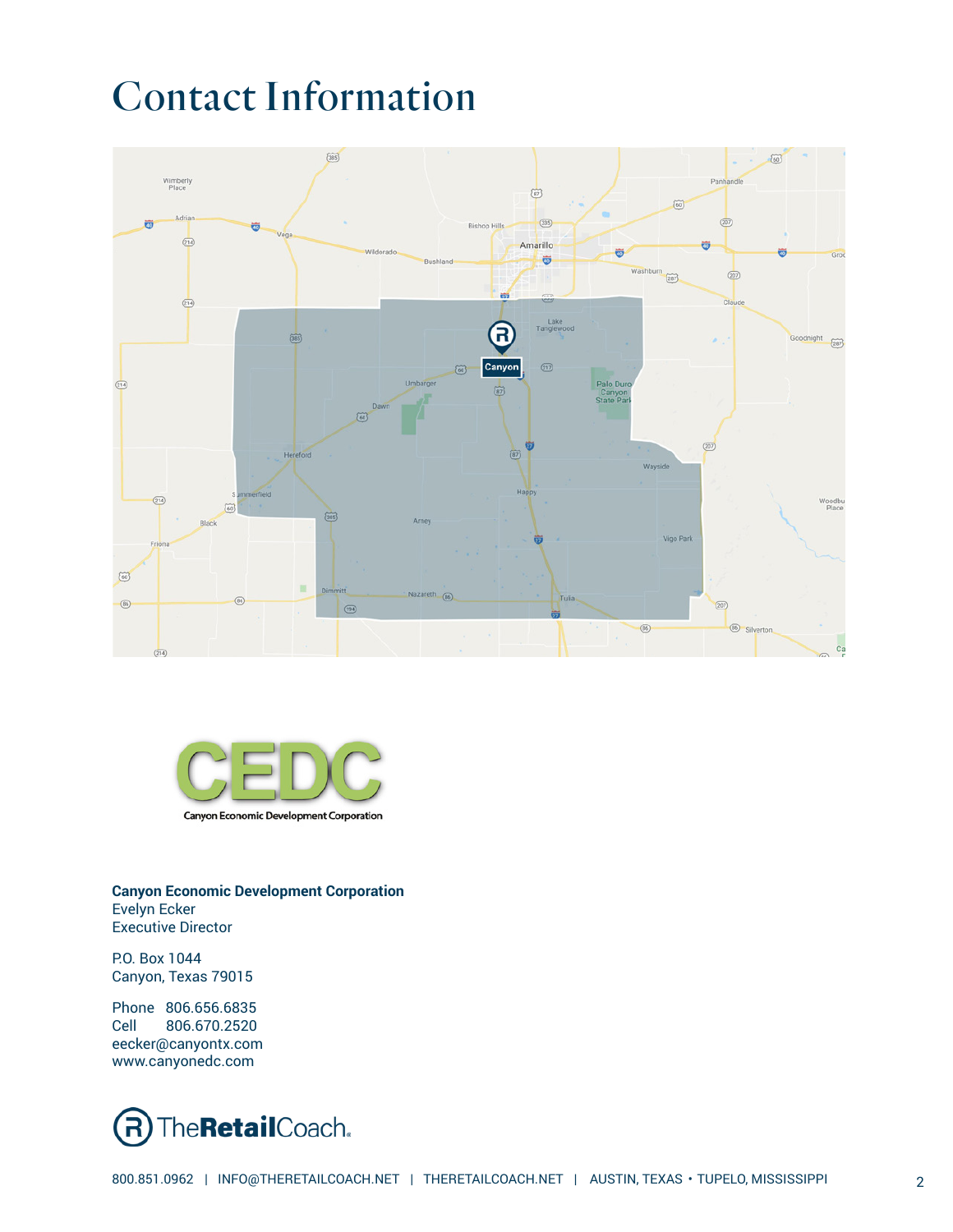### Retail Trade Area • Retail Demand Outlook

| <b>NAICS</b> | <b>DESCRIPTION</b>                                             | 2020 DEMAND   | 2025 DEMAND   | <b>GROWTH</b> | CAGR (%)* |
|--------------|----------------------------------------------------------------|---------------|---------------|---------------|-----------|
| 44, 45, 722  | Total retail trade including food and drinking places          | \$575,071,302 | \$646,544,874 | \$71,473,572  | 2.37%     |
|              |                                                                |               |               |               |           |
| 441          | Motor vehicle and parts dealers                                | \$133,720,185 | \$151,717,237 | \$17,997,052  | 2.56%     |
| 4411         | Automobile dealers                                             | \$116,595,832 | \$132,306,127 | \$15,710,295  | 2.56%     |
| 4412         | Other motor vehicle dealers                                    | \$8,053,408   | \$9,105,975   | \$1,052,567   | 2.49%     |
| 4413         | Automotive parts, accessories, and tire stores                 | \$9,070,945   | \$10,305,135  | \$1,234,190   | 2.58%     |
|              |                                                                |               |               |               |           |
| 442          | Furniture and home furnishings stores                          | \$5,580,065   | \$6,103,475   | \$523,410     | 1.81%     |
| 4421         | <b>Furniture stores</b>                                        | \$3,433,680   | \$3,729,546   | \$295,865     | 1.67%     |
| 4422         | Home furnishings stores                                        | \$2,146,384   | \$2,373,929   | \$227,545     | 2.04%     |
|              |                                                                |               |               |               |           |
| 443          | Electronics and appliance stores                               | \$12,648,201  | \$14,331,308  | \$1,683,107   | 2.53%     |
| 443141       | Household appliance stores                                     | \$2,321,360   | \$2,632,890   | \$311,530     | 2.55%     |
| 443142       | <b>Electronics stores</b>                                      | \$10,326,840  | \$11,698,417  | \$1,371,577   | 2.53%     |
|              |                                                                |               |               |               |           |
| 444          | Building material and garden equipment and<br>supplies dealers | \$27,237,096  | \$30,869,978  | \$3,632,882   | 2.54%     |
| 4441         | Building material and supplies dealers                         | \$23,904.588  | \$27,094,286  | \$3,189,698   | 2.54%     |
| 44411        | Home centers                                                   | \$13,613,909  | \$15,425,011  | \$1,811,102   | 2.53%     |
| 44412        | Paint and wallpaper stores                                     | \$898,578     | \$1,018,304   | \$119,727     | 2.53%     |
| 44413        | Hardware stores                                                | \$2,038,908   | \$2,309,108   | \$270,201     | 2.52%     |
| 44419        | Other building material dealers                                | \$7,353,194   | \$8,341,863   | \$988,669     | 2.56%     |
| 4442         | Lawn and garden equipment and supplies<br>stores               | \$3,332,507   | \$3,775,692   | \$443,184     | 2.53%     |
| 44421        | Outdoor power equipment stores                                 | \$470,713     | \$533,962     | \$63,249      | 2.55%     |
| 44422        | Nursery, garden center, and farm supply<br>stores              | \$2,861,794   | \$3,241,730   | \$379,936     | 2.52%     |
|              |                                                                |               |               |               |           |
| 445          | Food and beverage stores                                       | \$79,491,810  | \$88,849,419  | \$9,357,609   | 2.25%     |
| 4451         | <b>Grocery stores</b>                                          | \$73,231,156  | \$81,866,557  | \$8,635,402   | 2.25%     |
| 44511        | Supermarkets and other grocery (except<br>convenience) stores  | \$70,352,543  | \$78,654,379  | \$8,301,836   | 2.26%     |
| 44512        | <b>Convenience stores</b>                                      | \$2,878,613   | \$3,212,178   | \$333,566     | 2.22%     |
| 4452         | <b>Specialty food stores</b>                                   | \$2,799,459   | \$3,124,938   | \$325,479     | 2.22%     |
| 4453         | Beer, wine, and liquor stores                                  | \$3,461,195   | \$3,857,923   | \$396,728     | 2.19%     |
|              |                                                                |               |               |               |           |
| 446          | Health and personal care stores                                | \$15,960,080  | \$18,043,050  | \$2,082,970   | 2.48%     |
| 44611        | Pharmacies and drug stores                                     | \$11,949,757  | \$13,505,634  | \$1,555,877   | 2.48%     |
| 44612        | Cosmetics, beauty supplies, and perfume<br>stores              | \$729,338     | \$827,721     | \$98,382      | 2.56%     |
| 44613        | Optical goods stores                                           | \$2,352,965   | \$2,659,763   | \$306,798     | 2.48%     |
| 44619        | Other health and personal care stores                          | \$928,020     | \$1,049,933   | \$121,913     | 2.50%     |
| 447          | <b>Gasoline stations</b>                                       | \$56,576,184  | \$64,510,447  | \$7,934,264   | 2.66%     |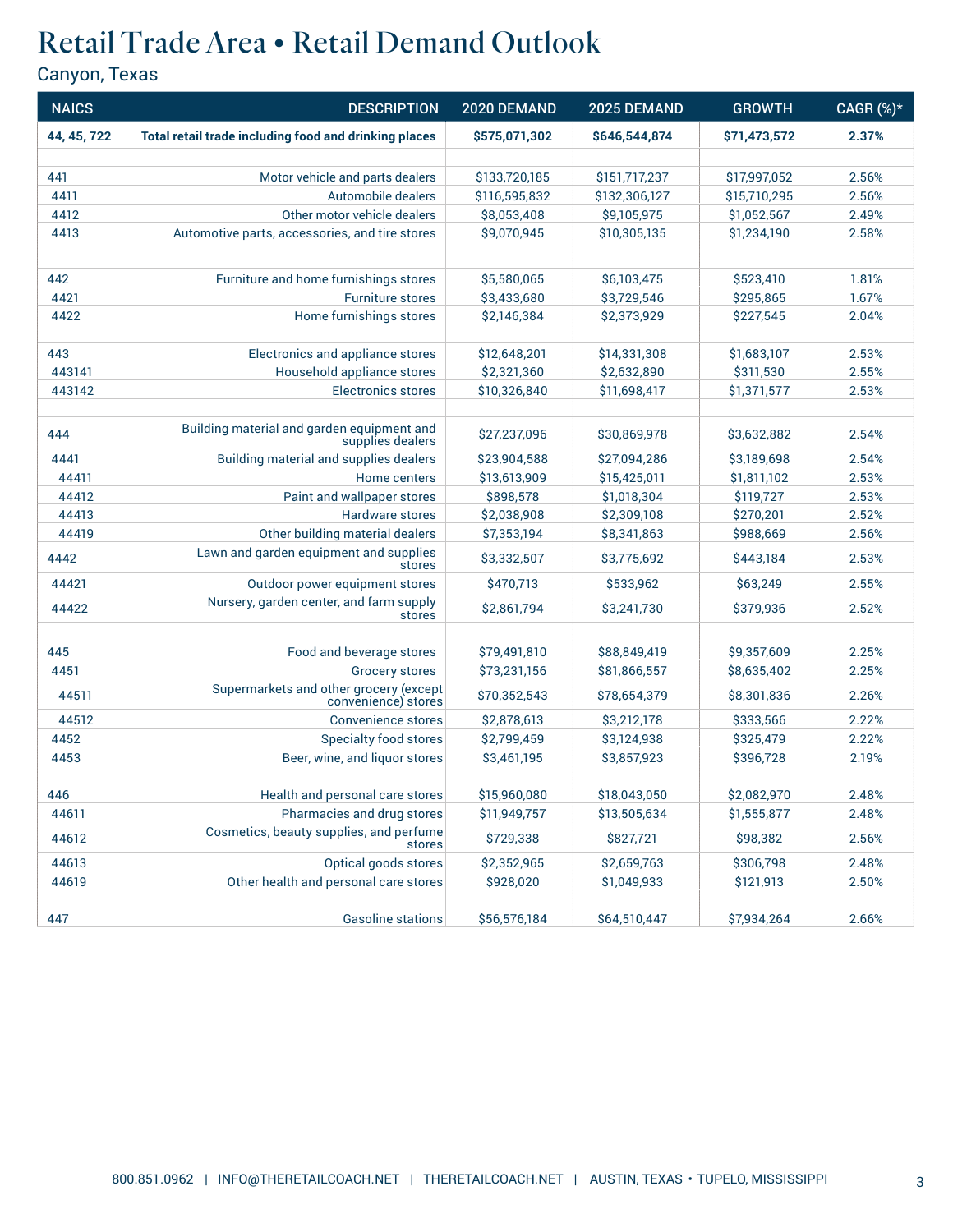### Retail Trade Area • Retail Demand Outlook

| <b>NAICS</b> | <b>DESCRIPTION</b>                                            | 2020 DEMAND  | 2025 DEMAND  | <b>GROWTH</b> | CAGR (%)* |
|--------------|---------------------------------------------------------------|--------------|--------------|---------------|-----------|
| 448          | Clothing and clothing accessories stores                      | \$18,948,071 | \$20,072,488 | \$1,124,417   | 1.16%     |
| 4481         | <b>Clothing stores</b>                                        | \$13,669,976 | \$14,425,249 | \$755,273     | 1.08%     |
| 44811        | Men's clothing stores                                         | \$708,196    | \$743,172    | \$34,976      | 0.97%     |
| 44812        | Women's clothing stores                                       | \$2,425,085  | \$2,540,935  | \$115,850     | 0.94%     |
| 44813        | Children's and infants' clothing stores                       | \$1,180,144  | \$1,254,219  | \$74,075      | 1.22%     |
| 44814        | Family clothing stores                                        | \$8,048,414  | \$8,521,055  | \$472,641     | 1.15%     |
| 44815        | Clothing accessories stores                                   | \$464,333    | \$483,800    | \$19,468      | 0.82%     |
| 44819        | Other clothing stores                                         | \$843,804    | \$882,068    | \$38,264      | 0.89%     |
| 4482         | Shoe stores                                                   | \$3,862,529  | \$4,198,405  | \$335,876     | 1.68%     |
| 4483         | Jewelry, luggage, and leather goods stores                    | \$1,415,565  | \$1,448,834  | \$33,269      | 0.47%     |
| 44831        | Jewelry stores                                                | \$1,101,328  | \$1,114,383  | \$13,055      | 0.24%     |
| 44832        | Luggage and leather goods stores                              | \$314,237    | \$334,451    | \$20,214      | 1.25%     |
|              |                                                               |              |              |               |           |
| 451          | Sporting goods, hobby, musical instrument, and<br>book stores | \$7,894,393  | \$8,758,949  | \$864,556     | 2.10%     |
| 4511         | Sporting goods, hobby, and musical instrument<br>stores       | \$5,591,135  | \$6,263,800  | \$672,665     | 2.30%     |
| 45111        | Sporting goods stores                                         | \$2,993,382  | \$3,298,061  | \$304,679     | 1.96%     |
| 45112        | Hobby, toy, and game stores                                   | \$1,139,768  | \$1,326,317  | \$186,550     | 3.08%     |
| 45113        | Sewing, needlework, and piece goods stores                    | \$282,018    | \$293,387    | \$11,369      | 0.79%     |
| 45114        | Musical instrument and supplies stores                        | \$1,175,967  | \$1,346,035  | \$170,068     | 2.74%     |
| 4512         | Book stores and news dealers                                  | \$2,303,258  | \$2,495,149  | \$191,891     | 1.61%     |
|              |                                                               |              |              |               |           |
| 452          | General merchandise stores                                    | \$70,529,204 | \$78,707,519 | \$8,178,315   | 2.22%     |
| 4522         | <b>Department stores</b>                                      | \$11,176,521 | \$12,265,923 | \$1,089,403   | 1.88%     |
| 4523         | Other general merchandise stores                              | \$59,352,683 | \$66,441,596 | \$7,088,912   | 2.28%     |
|              |                                                               |              |              |               |           |
| 453          | Miscellaneous store retailers                                 | \$12,574,001 | \$13,950,296 | \$1,376,295   | 2.10%     |
| 4531         | <b>Florists</b>                                               | \$472,630    | \$535,580    | \$62,950      | 2.53%     |
| 4532         | Office supplies, stationery, and gift stores                  | \$2,147,597  | \$2,368,512  | \$220,915     | 1.98%     |
| 45321        | Office supplies and stationery stores                         | \$742,710    | \$823,570    | \$80,861      | 2.09%     |
| 45322        | Gift, novelty, and souvenir stores                            | \$1,404,888  | \$1,544,942  | \$140,055     | 1.92%     |
| 4533         | Used merchandise stores                                       | \$2,194,740  | \$2,422,242  | \$227,503     | 1.99%     |
| 4539         | Other miscellaneous store retailers                           | \$7,759,034  | \$8,623,961  | \$864,928     | 2.14%     |
| 45391        | Pet and pet supplies stores                                   | \$3,202,374  | \$3,592,113  | \$389,739     | 2.32%     |
| 45399        | All other miscellaneous store retailers                       | \$4,556,660  | \$5,031,849  | \$475,189     | 2.00%     |
|              |                                                               |              |              |               |           |
| 454          | Non-store retailers                                           | \$56,945,385 | \$63,461,332 | \$6,515,948   | 2.19%     |
|              |                                                               |              |              |               |           |
| 722          | Food services and drinking places                             | \$76,966,630 | \$87,169,375 | \$10,202,746  | 2.52%     |
| 7223         | <b>Special food services</b>                                  | \$6,454,523  | \$7,309,254  | \$854,730     | 2.52%     |
| 7224         | Drinking places (alcoholic beverages)                         | \$1,674,975  | \$1,902,403  | \$227,428     | 2.58%     |
| 7225         | Restaurants and other eating places                           | \$68,837,131 | \$77,957,719 | \$9,120,588   | 2.52%     |
| 722511       | <b>Full-service restaurants</b>                               | \$31,398,700 | \$35,567,039 | \$4,168,339   | 2.52%     |
| 722513       | Limited-service restaurants                                   | \$31,098,665 | \$35,213,926 | \$4,115,261   | 2.52%     |
| 722514       | Cafeterias, grill buffets, and buffets                        | \$1,127,192  | \$1,276,386  | \$149,194     | 2.52%     |
| 722515       | Snack and nonalcoholic beverage bars                          | \$5,212,574  | \$5,900,369  | \$687,795     | 2.51%     |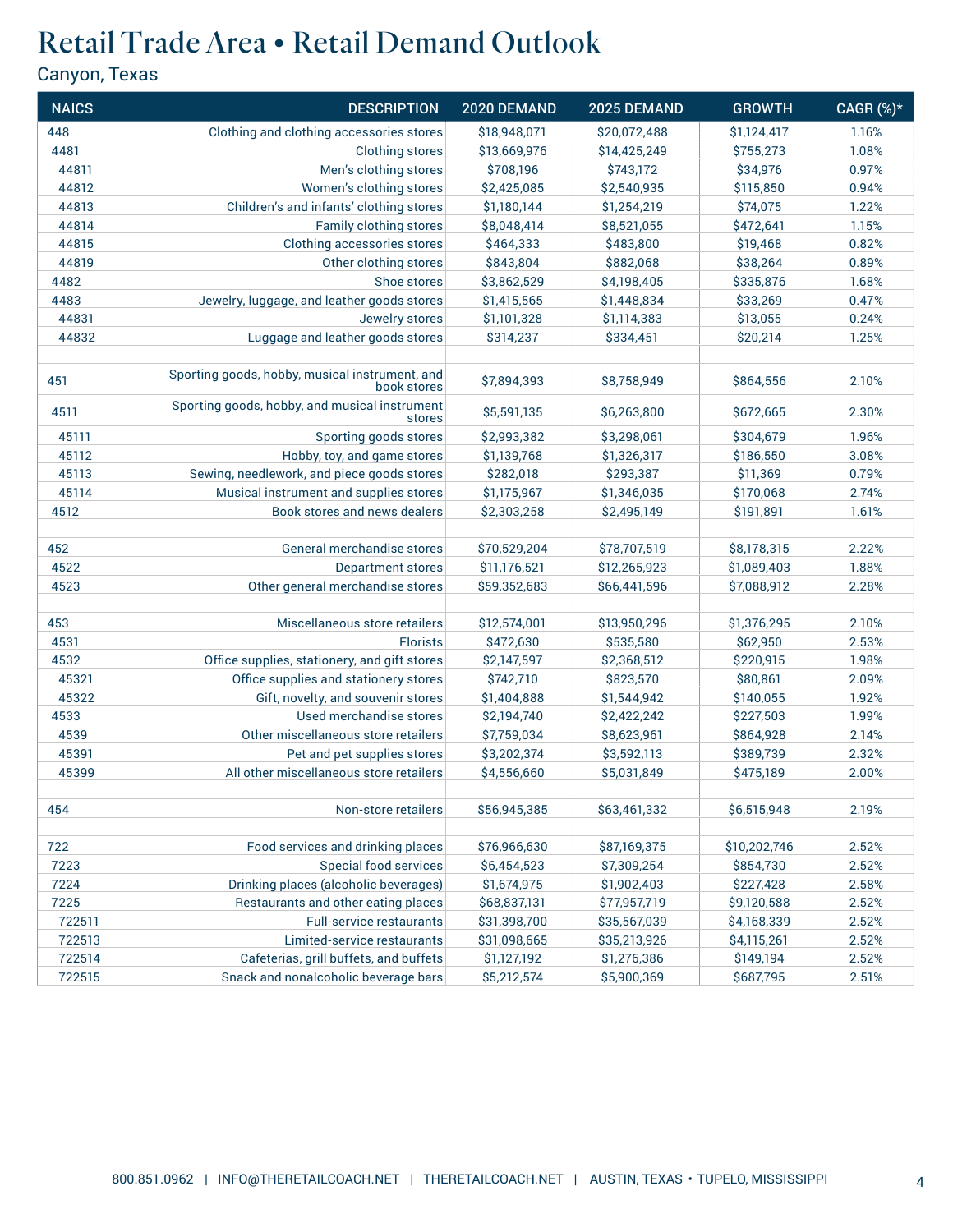| <b>DESCRIPTION</b>                                          | <b>DATA</b> | %      |
|-------------------------------------------------------------|-------------|--------|
| <b>Population</b>                                           |             |        |
| 2025 Projection                                             | 71,355      |        |
| 2020 Estimate                                               | 68,198      |        |
| 2010 Census                                                 | 63,790      |        |
| 2000 Census                                                 | 59,148      |        |
|                                                             |             |        |
| Growth 2020 - 2025                                          |             | 4.63%  |
| Growth 2010 - 2020                                          |             | 6.91%  |
| Growth 2000 - 2010                                          |             | 7.85%  |
|                                                             |             |        |
| 2020 Est. Population by Single-Classification<br>Race       | 68,198      |        |
| <b>White Alone</b>                                          | 55,037      | 80.70% |
| <b>Black or African American Alone</b>                      | 1,706       | 2.50%  |
| Amer, Indian and Alaska Native Alone                        | 580         | 0.85%  |
| Asian Alone                                                 | 562         | 0.82%  |
| Native Hawaiian and Other Pacific Island Alone              | 24          | 0.04%  |
| Some Other Race Alone                                       | 8,565       | 12.56% |
| <b>Two or More Races</b>                                    | 1,724       | 2.53%  |
|                                                             |             |        |
| 2020 Est. Population by Hispanic or Latino<br><b>Origin</b> | 68,198      |        |
| Not Hispanic or Latino                                      | 40,408      | 59.25% |
| <b>Hispanic or Latino</b>                                   | 27,791      | 40.75% |
| Mexican                                                     | 23,721      | 85.36% |
| <b>Puerto Rican</b>                                         | 94          | 0.34%  |
| Cuban                                                       | 31          | 0.11%  |
| All Other Hispanic or Latino                                | 3,945       | 14.20% |
| 2020 Est. Hisp. or Latino Pop by Single-Class.              |             |        |
| Race                                                        | 27,791      |        |
| <b>White Alone</b>                                          | 17,847      | 64.22% |
| <b>Black or African American Alone</b>                      | 184         | 0.66%  |
| American Indian and Alaska Native Alone                     | 283         | 1.02%  |
| Asian Alone                                                 | 29          | 0.10%  |
| Native Hawaiian and Other Pacific Islander<br>Alone         | 6           | 0.02%  |
| Some Other Race Alone                                       | 8,522       | 30.67% |
| <b>Two or More Races</b>                                    | 919         | 3.31%  |
|                                                             |             |        |
| 2020 Est. Pop by Race, Asian Alone, by Category             | 562         |        |
| <b>Chinese, except Taiwanese</b>                            | 151         | 26.87% |
| Filipino                                                    | 83          | 14.77% |
| Japanese                                                    | 23          | 4.09%  |
| Asian Indian                                                | 21          | 3.74%  |
| Korean                                                      | 3           | 0.53%  |
| Vietnamese                                                  | 94          | 16.73% |
| Cambodian                                                   | 0           | 0.00%  |
| Hmong                                                       | 0           | 0.00%  |
| Laotian                                                     | 22          | 3.92%  |
| Thai                                                        | 0           | 0.00%  |
| All Other Asian Races Including 2+ Category                 | 164         | 29.18% |

| <b>DESCRIPTION</b>                                 | <b>DATA</b>    | %      |
|----------------------------------------------------|----------------|--------|
| <b>2020 Est. Population by Ancestry</b>            | 68,198         |        |
| Arab                                               | 44             | 0.07%  |
| Czech                                              | 179            | 0.26%  |
| Danish                                             | 74             | 0.11%  |
| Dutch                                              | 419            | 0.61%  |
| English                                            | 4,513          | 6.62%  |
| French (except Basque)                             | 674            | 0.99%  |
| <b>French Canadian</b>                             | 151            | 0.22%  |
| German                                             | 7,590          | 11.13% |
| Greek                                              | 89             | 0.13%  |
| Hungarian                                          | 15             | 0.02%  |
| <b>Irish</b>                                       | 4,276          | 6.27%  |
| Italian                                            | 485            | 0.71%  |
| Lithuanian                                         | $\overline{2}$ | 0.00%  |
| <b>United States or American</b>                   | 5,752          | 8.43%  |
| Norwegian                                          | 391            | 0.57%  |
| Polish                                             | 267            | 0.39%  |
| Portuguese                                         | 7              | 0.01%  |
| <b>Russian</b>                                     | 77             | 0.11%  |
| Scottish                                           | 737            | 1.08%  |
| Scotch-Irish                                       | 1,066          | 1.56%  |
| Slovak                                             | 0              | 0.00%  |
| Subsaharan African                                 | 144            | 0.21%  |
| Swedish                                            | 195            | 0.29%  |
| <b>Swiss</b>                                       | 54             | 0.08%  |
| Ukrainian                                          | 10             | 0.02%  |
| Welsh                                              | 77             | 0.11%  |
| West Indian (except Hisp. groups)                  | 45             | 0.07%  |
| <b>Other ancestries</b>                            | 25,630         | 37.58% |
| <b>Ancestry Unclassified</b>                       | 15,236         | 22.34% |
|                                                    |                |        |
| 2020 Est. Pop Age 5+ by Language Spoken At<br>Home |                |        |
| Speak Only English at Home                         | 43,262         | 68.11% |
| Speak Asian/Pacific Island Language at Home        | 1,154          | 1.82%  |
| Speak IndoEuropean Language at Home                | 632            | 1.00%  |
| Speak Spanish at Home                              | 18,435         | 29.02% |
| Speak Other Language at Home                       | 39             | 0.06%  |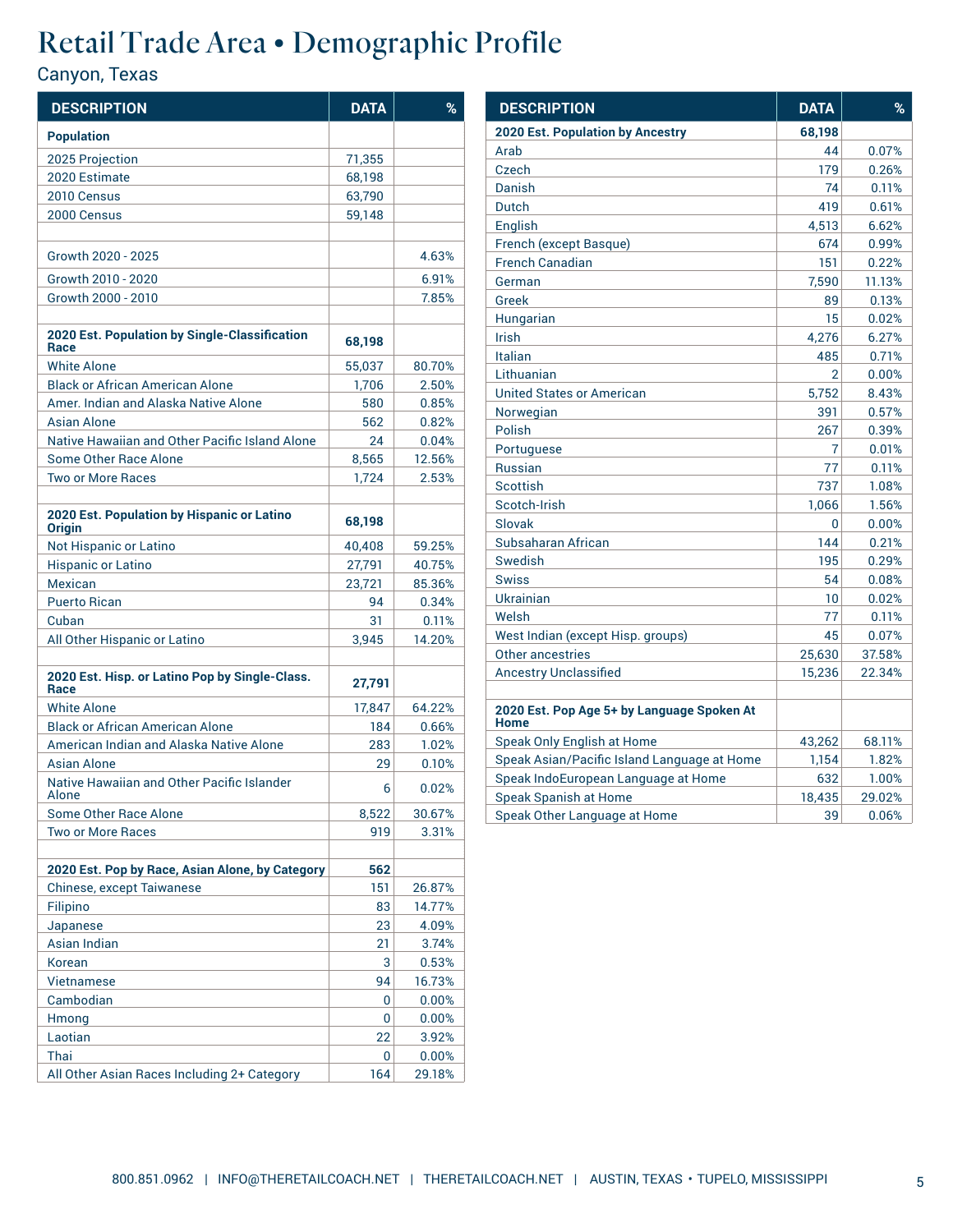| <b>DESCRIPTION</b>                 | <b>DATA</b> | $\%$   |
|------------------------------------|-------------|--------|
| 2020 Est. Population by Age        | 68,198      |        |
| Age 0 - 4                          | 4,676       | 6.86%  |
| Age 5 - 9                          | 4,694       | 6.88%  |
| Age 10 - 14                        | 4,736       | 6.95%  |
| Age 15 - 17                        | 3,221       | 4.72%  |
| Age 18 - 20                        | 4,088       | 5.99%  |
| Age 21 - 24                        | 4,514       | 6.62%  |
| Age 25 - 34                        | 9,204       | 13.50% |
| Age 35 - 44                        | 7,886       | 11.56% |
| Age 45 - 54                        | 7.389       | 10.84% |
| Age 55 - 64                        | 7,825       | 11.47% |
| Age 65 - 74                        | 5,847       | 8.57%  |
| Age 75 - 84                        | 2,885       | 4.23%  |
| Age 85 and over                    | 1,234       | 1.81%  |
|                                    |             |        |
| Age 16 and over                    | 53,040      | 77.77% |
| Age 18 and over                    | 50,871      | 74.59% |
| Age 21 and over                    | 46,783      | 68.60% |
| Age 65 and over                    | 9,966       | 14.61% |
|                                    |             |        |
| 2020 Est. Median Age               |             | 33.78  |
| 2020 Est. Average Age              |             | 36.93  |
|                                    |             |        |
| <b>2020 Est. Population by Sex</b> | 68,198      |        |
| Male                               | 34,391      | 50.43% |
| Female                             | 33,808      | 49.57% |

| <b>DESCRIPTION</b>                 | <b>DATA</b> | %      |
|------------------------------------|-------------|--------|
| 2020 Est. Male Population by Age   | 34,391      |        |
| Age 0 - 4                          | 2,402       | 6.98%  |
| Age 5 - 9                          | 2,382       | 6.93%  |
| Age 10 - 14                        | 2,410       | 7.01%  |
| Age 15 - 17                        | 1,631       | 4.74%  |
| Age 18 - 20                        | 2,106       | 6.12%  |
| Age 21 - 24                        | 2,393       | 6.96%  |
| Age 25 - 34                        | 4,889       | 14.22% |
| Age 35 - 44                        | 4,014       | 11.67% |
| Age 45 - 54                        | 3,724       | 10.83% |
| Age 55 - 64                        | 3,852       | 11.20% |
| Age 65 - 74                        | 2,859       | 8.31%  |
| Age 75 - 84                        | 1,269       | 3.69%  |
| Age 85 and over                    | 460         | 1.34%  |
|                                    |             |        |
| 2020 Est. Median Age, Male         |             | 32.73  |
| 2020 Est. Average Age, Male        |             | 36.08  |
|                                    |             |        |
| 2020 Est. Female Population by Age | 33,808      |        |
| Age 0 - 4                          | 2,274       | 6.73%  |
| Age 5 - 9                          | 2,311       | 6.84%  |
| Age 10 - 14                        | 2,326       | 6.88%  |
| Age 15 - 17                        | 1,590       | 4.70%  |
| Age 18 - 20                        | 1,983       | 5.87%  |
| Age 21 - 24                        | 2,120       | 6.27%  |
| Age 25 - 34                        | 4,315       | 12.76% |
| Age 35 - 44                        | 3,872       | 11.45% |
| Age 45 - 54                        | 3,665       | 10.84% |
| Age 55 - 64                        | 3,973       | 11.75% |
| Age 65 - 74                        | 2,988       | 8.84%  |
| Age 75 - 84                        | 1,616       | 4.78%  |
| Age 85 and over                    | 774         | 2.29%  |
|                                    |             |        |
| 2020 Est. Median Age, Female       |             | 34.96  |
| 2020 Est. Average Age, Female      |             | 37.82  |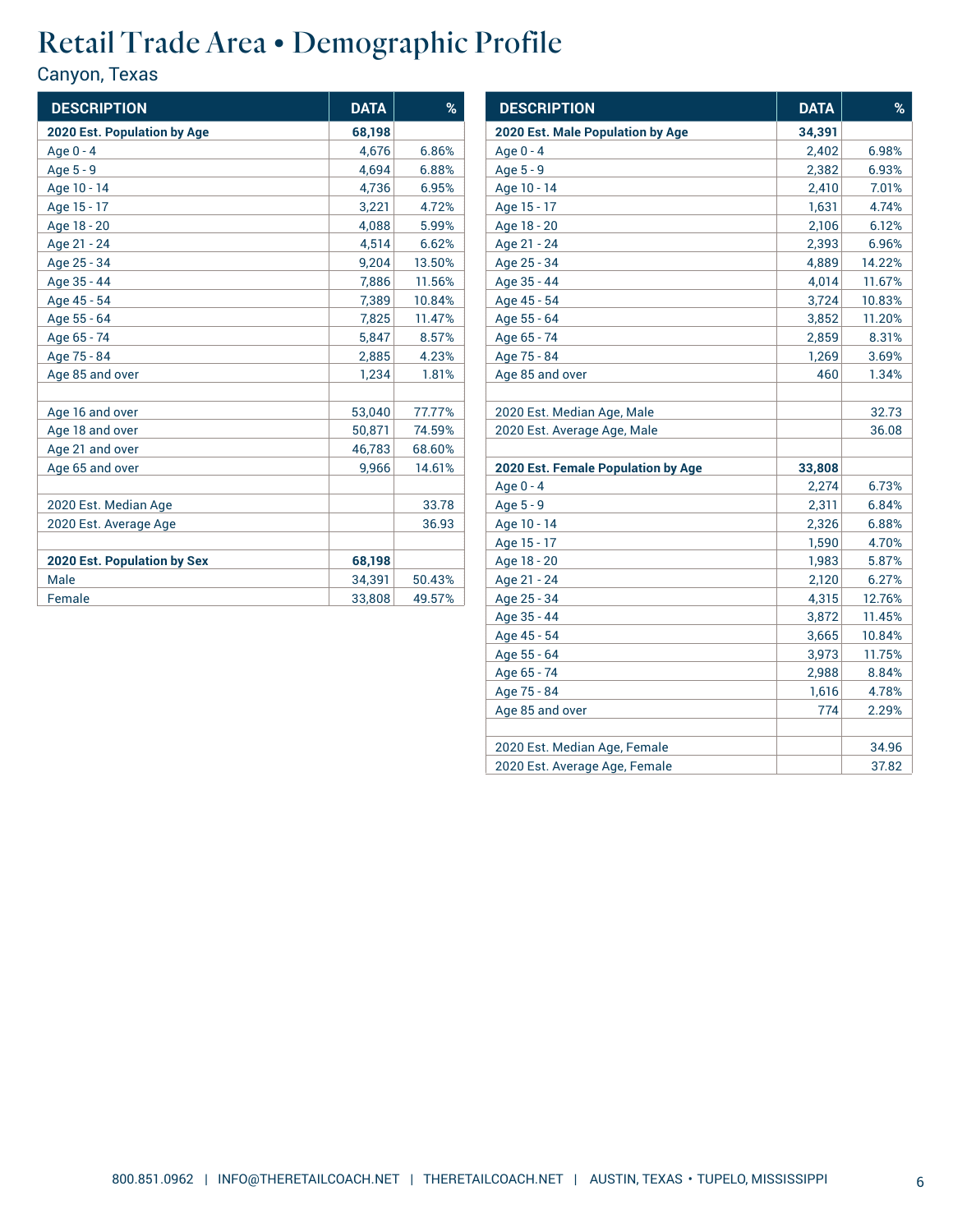| <b>DESCRIPTION</b>                                                              | <b>DATA</b> | %      |
|---------------------------------------------------------------------------------|-------------|--------|
| 2020 Est. Pop Age 15+ by Marital Status                                         |             |        |
| <b>Total, Never Married</b>                                                     | 16,753      | 30.97% |
| <b>Males, Never Married</b>                                                     | 9,103       | 16.83% |
| <b>Females, Never Married</b>                                                   | 7,649       | 14.14% |
| Married, Spouse present                                                         | 26,077      | 48.21% |
| Married, Spouse absent                                                          | 3,126       | 5.78%  |
| Widowed                                                                         | 3,081       | 5.70%  |
| <b>Males Widowed</b>                                                            | 848         | 1.57%  |
| <b>Females Widowed</b>                                                          | 2,233       | 4.13%  |
| <b>Divorced</b>                                                                 | 5,055       | 9.35%  |
| <b>Males Divorced</b>                                                           | 2,295       | 4.24%  |
| <b>Females Divorced</b>                                                         | 2,761       | 5.10%  |
|                                                                                 |             |        |
| 2020 Est. Pop Age 25+ by Edu. Attainment                                        |             |        |
| Less than 9th grade                                                             | 3,148       | 7.4%   |
| Some High School, no diploma                                                    | 3,410       | 8.1%   |
| High School Graduate (or GED)                                                   | 10,970      | 26.0%  |
| Some College, no degree                                                         | 11,045      | 26.1%  |
| <b>Associate Degree</b>                                                         | 3,074       | 7.3%   |
| <b>Bachelor's Degree</b>                                                        | 7,871       | 18.6%  |
| <b>Master's Degree</b>                                                          | 1,853       | 4.4%   |
| <b>Professional School Degree</b>                                               | 529         | 1.3%   |
| Doctorate Degree                                                                | 370         | 0.9%   |
| 2020 Est. Pop Age 25+ by Edu. Attain., Hisp./<br>Lat.<br>No High School Diploma | 5,282       | 36.50% |
| <b>High School Graduate</b>                                                     | 4,126       | 28.51% |
| Some College or Associate's Degree                                              | 3,516       | 24.29% |
|                                                                                 |             |        |
| Bachelor's Degree or Higher                                                     | 1,549       | 10.70% |
| <b>Households</b>                                                               |             |        |
| 2025 Projection                                                                 | 25,372      |        |
| 2020 Estimate                                                                   | 24,113      |        |
| 2010 Census                                                                     | 22,464      |        |
| 2000 Census                                                                     | 20,652      |        |
|                                                                                 |             |        |
| Growth 2020 - 2025                                                              |             | 5.22%  |
| Growth 2010 - 2020                                                              |             | 7.34%  |
| Growth 2000 - 2010                                                              |             | 8.77%  |
|                                                                                 |             |        |
| 2020 Est. Households by Household Type                                          | 24,113      |        |
| <b>Family Households</b>                                                        | 17,456      | 72.39% |
| <b>Nonfamily Households</b>                                                     | 6,656       | 27.60% |
|                                                                                 |             |        |
| 2020 Est. Group Quarters Population                                             | 3,233       |        |
| 2020 Households by Ethnicity, Hispanic/Latino                                   | 8,053       |        |

| <b>DESCRIPTION</b>                                    | <b>DATA</b> | %         |
|-------------------------------------------------------|-------------|-----------|
| 2020 Est. Households by Household Income              | 24,113      |           |
| Income < \$15,000                                     | 2,575       | 10.68%    |
| Income \$15,000 - \$24,999                            | 1,933       | 8.02%     |
| Income \$25,000 - \$34,999                            | 2,479       | 10.28%    |
| Income \$35,000 - \$49,999                            | 3,157       | 13.09%    |
| Income \$50,000 - \$74,999                            | 4,248       | 17.62%    |
| Income \$75,000 - \$99,999                            | 3,261       | 13.52%    |
| Income \$100,000 - \$124,999                          | 2.352       | 9.75%     |
| Income \$125,000 - \$149,999                          | 1,453       | 6.03%     |
| Income \$150,000 - \$199,999                          | 1,461       | 6.06%     |
| Income \$200,000 - \$249,999                          | 561         | 2.33%     |
| Income \$250,000 - \$499,999                          | 504         | 2.09%     |
| Income \$500,000+                                     | 128         | 0.53%     |
|                                                       |             |           |
| 2020 Est. Average Household Income                    |             | \$79,076  |
| 2020 Est. Median Household Income                     |             | \$60,438  |
| 2020 Median HH Inc. by Single-Class. Race or<br>Eth.  |             |           |
| <b>White Alone</b>                                    |             | \$64,781  |
| <b>Black or African American Alone</b>                |             | \$29,705  |
| American Indian and Alaska Native Alone               |             | \$109.407 |
| Asian Alone                                           |             | \$57,148  |
| Native Hawaiian and Other Pacific Islander<br>Alone   |             | \$50,000  |
| Some Other Race Alone                                 |             | \$35,990  |
| <b>Two or More Races</b>                              |             | \$41,235  |
| <b>Hispanic or Latino</b>                             |             | \$46,013  |
| Not Hispanic or Latino                                |             | \$69,621  |
| 2020 Est. Family HH Type by Presence of Own<br>Child. | 17,456      |           |
| Married-Couple Family, own children                   | 5,982       | 34.27%    |
| Married-Couple Family, no own children                | 7,778       | 44.56%    |
| Male Householder, own children                        | 567         | 3.25%     |
| Male Householder, no own children                     | 539         | 3.09%     |
| Female Householder, own children                      | 1,567       | 8.98%     |
| Female Householder, no own children                   | 1,023       | 5.86%     |
|                                                       |             |           |
| 2020 Est. Households by Household Size                | 24,113      |           |
| 1-person                                              | 5,500       | 22.81%    |
| 2-person                                              | 8,157       | 33.83%    |
| 3-person                                              | 3,919       | 16.25%    |
| 4-person                                              | 3,386       | 14.04%    |
| 5-person                                              | 1,891       | 7.84%     |
| 6-person                                              | 776         | 3.22%     |
| 7-or-more-person                                      | 483         | 2.00%     |
| 2020 Est. Average Household Size                      |             | 2.69      |
|                                                       |             |           |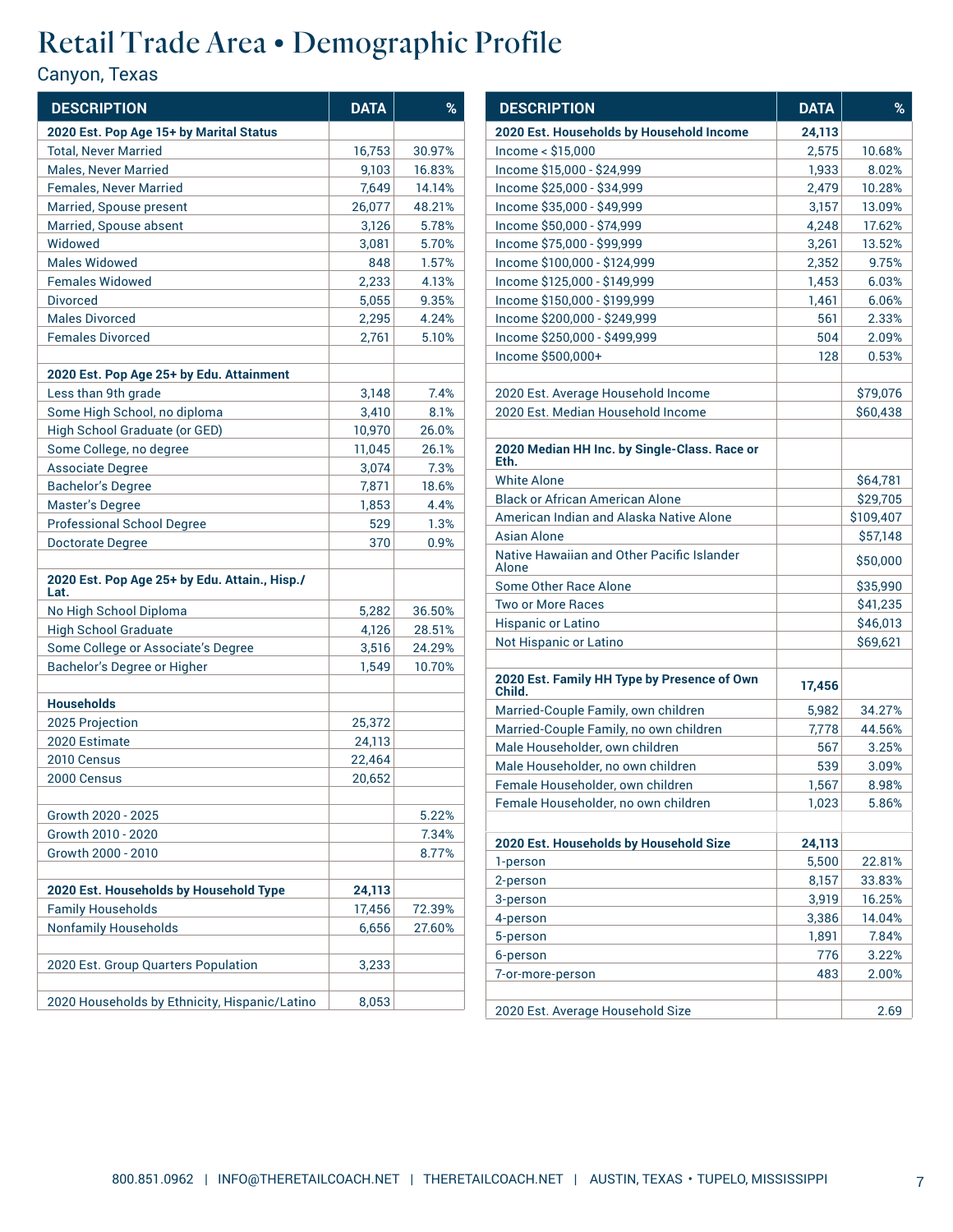| <b>DESCRIPTION</b>                                            | <b>DATA</b>      | %      |
|---------------------------------------------------------------|------------------|--------|
| 2020 Est. Households by Presence of People<br><b>Under 18</b> | 24,113           |        |
| Households with 1 or More People under Age 18:                | 9,160            | 37.99% |
| <b>Married-Couple Family</b>                                  | 6,545            | 71.45% |
| Other Family, Male Householder                                | 695              | 7.59%  |
| Other Family, Female Householder                              | 1,856            | 20.26% |
| Nonfamily, Male Householder                                   | 46               | 0.50%  |
| Nonfamily, Female Householder                                 | 17               | 0.19%  |
|                                                               |                  |        |
| Households with No People under Age 18:                       | 14,952           | 62.01% |
| <b>Married-Couple Family</b>                                  | 7,211            | 48.23% |
| Other Family, Male Householder                                | 413              | 2.76%  |
| Other Family, Female Householder                              | 734              | 4.91%  |
| Nonfamily, Male Householder                                   | 3,280            | 21.94% |
| Nonfamily, Female Householder                                 | 3,314            | 22.16% |
|                                                               |                  |        |
| 2020 Est. Households by Number of Vehicles                    | 24,113           |        |
| <b>No Vehicles</b>                                            | 968              | 4.01%  |
| 1 Vehicle                                                     | 6,469            | 26.83% |
| 2 Vehicles                                                    | 9,640            | 39.98% |
| 3 Vehicles                                                    | 4,697            | 19.48% |
| <b>4 Vehicles</b>                                             | 1,713            | 7.10%  |
| 5 or more Vehicles                                            | 625              | 2.59%  |
|                                                               |                  |        |
| 2020 Est. Average Number of Vehicles                          |                  | 2.09   |
| <b>Family Households</b>                                      |                  |        |
| 2025 Projection                                               | 18,389           |        |
| 2020 Estimate                                                 | 17,456           |        |
| 2010 Census                                                   | 16,158           |        |
| 2000 Census                                                   | 15,270           |        |
|                                                               |                  |        |
| Growth 2020 - 2025                                            |                  | 5.35%  |
| Growth 2010 - 2020                                            |                  | 8.03%  |
| Growth 2000 - 2010                                            |                  | 5.82%  |
|                                                               |                  |        |
| 2020 Est. Families by Poverty Status                          | 17,456<br>15,708 |        |
| 2020 Families at or Above Poverty                             |                  | 89.99% |
| 2020 Families at or Above Poverty with Children               | 7,342            | 42.06% |
| 2020 Families Below Poverty                                   | 1,749            | 10.02% |
| 2020 Families Below Poverty with Children                     | 1,388            | 7.95%  |
|                                                               |                  |        |
| 2020 Est. Pop 16+ by Employment Status                        | 53,039           |        |
| Civilian Labor Force, Employed                                | 33,221           | 62.63% |
| Civilian Labor Force, Unemployed                              | 1,342            | 2.53%  |
| <b>Armed Forces</b>                                           | 23               | 0.04%  |
| Not in Labor Force                                            | 18,453           | 34.79% |

| <b>DESCRIPTION</b>                                    | <b>DATA</b> | $\frac{9}{6}$ |
|-------------------------------------------------------|-------------|---------------|
| 2020 Est. Civ. Employed Pop 16+ by Class of<br>Worker | 33,426      |               |
| <b>For-Profit Private Workers</b>                     | 21,792      | 65.20%        |
| <b>Non-Profit Private Workers</b>                     | 2,112       | 6.32%         |
| <b>Local Government Workers</b>                       | 558         | 1.67%         |
| <b>State Government Workers</b>                       | 2,238       | 6.70%         |
| <b>Federal Government Workers</b>                     | 2,308       | 6.91%         |
| Self-Employed Workers                                 | 4,216       | 12.61%        |
| <b>Unpaid Family Workers</b>                          | 202         | 0.60%         |
|                                                       |             |               |
| 2020 Est. Civ. Employed Pop 16+ by Occupation         | 33,426      |               |
| Architect/Engineer                                    | 391         | 1.17%         |
| Arts/Entertainment/Sports                             | 563         | 1.68%         |
| <b>Building Grounds Maintenance</b>                   | 1,136       | 3.40%         |
| <b>Business/Financial Operations</b>                  | 1,137       | 3.40%         |
| <b>Community/Social Services</b>                      | 402         | 1.20%         |
| Computer/Mathematical                                 | 374         | 1.12%         |
| Construction/Extraction                               | 1,750       | 5.24%         |
| Education/Training/Library                            | 2,384       | 7.13%         |
| Farming/Fishing/Forestry                              | 1,261       | 3.77%         |
| <b>Food Prep/Serving</b>                              | 1,638       | 4.90%         |
| <b>Health Practitioner/Technician</b>                 | 2,243       | 6.71%         |
| <b>Healthcare Support</b>                             | 640         | 1.92%         |
| Maintenance Repair                                    | 1,045       | 3.13%         |
| Legal                                                 | 210         | 0.63%         |
| Life/Physical/Social Science                          | 152         | 0.46%         |
| Management                                            | 3,574       | 10.69%        |
| Office/Admin. Support                                 | 3,902       | 11.67%        |
| Production                                            | 2,646       | 7.92%         |
| <b>Protective Services</b>                            | 746         | 2.23%         |
| Sales/Related                                         | 3,406       | 10.19%        |
| <b>Personal Care/Service</b>                          | 1,341       | 4.01%         |
| <b>Transportation/Moving</b>                          | 2,484       | 7.43%         |
| 2020 Est. Pop 16+ by Occupation Classification        | 33,426      |               |
| <b>White Collar</b>                                   | 18,738      | 56.06%        |
| <b>Blue Collar</b>                                    | 7,925       | 23.71%        |
| <b>Service and Farm</b>                               | 6,762       | 20.23%        |
|                                                       |             |               |
| 2020 Est. Workers Age 16+ by Transp. to Work          | 32,538      |               |
| <b>Drove Alone</b>                                    | 27,355      | 84.07%        |
| <b>Car Pooled</b>                                     | 2,857       | 8.78%         |
| <b>Public Transportation</b>                          | 56          | 0.17%         |
| Walked                                                | 797         | 2.45%         |
| <b>Bicycle</b>                                        | 125         | 0.38%         |
| <b>Other Means</b>                                    | 199         | 0.61%         |
| <b>Worked at Home</b>                                 | 1,149       | 3.53%         |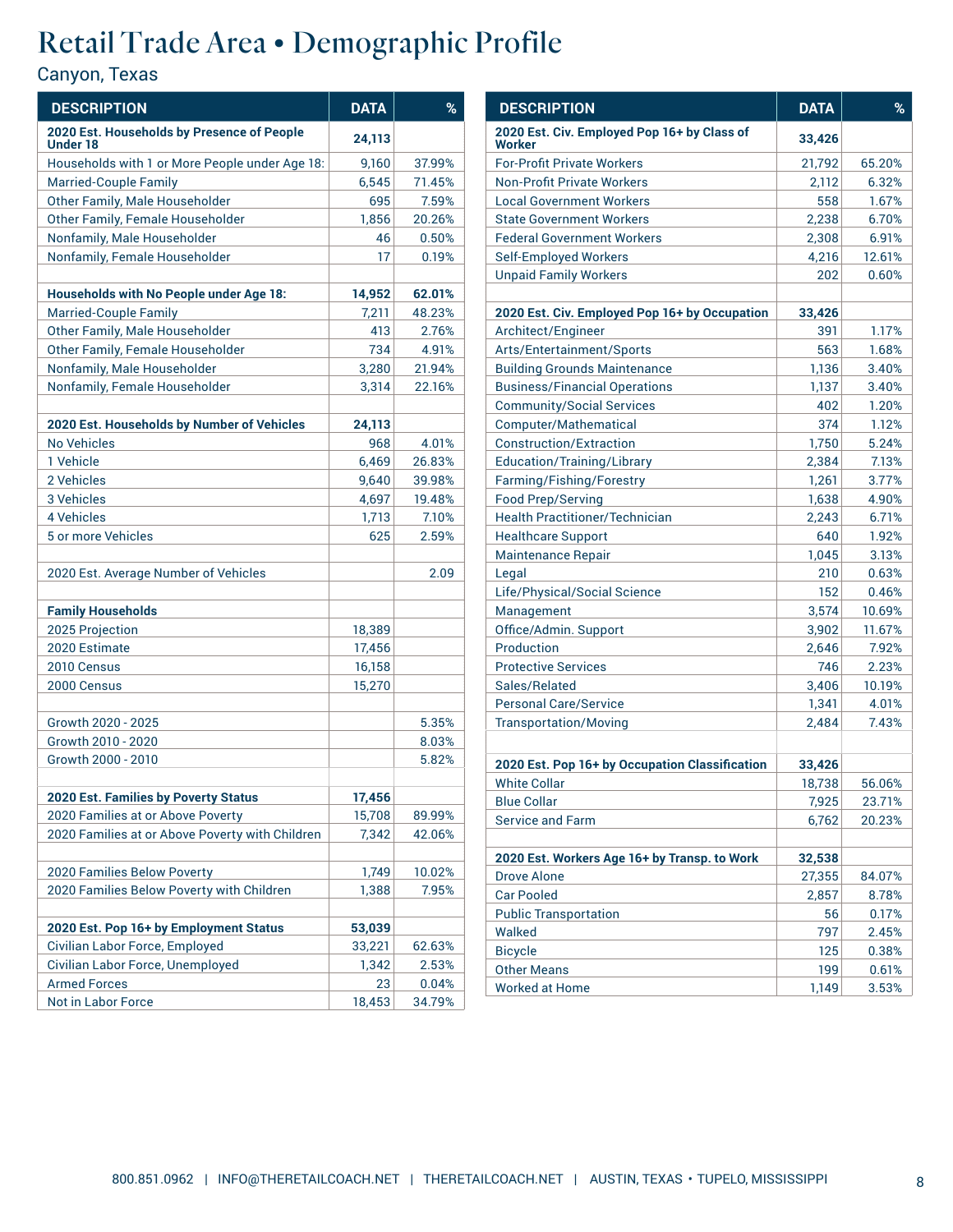| <b>DESCRIPTION</b>                                        | <b>DATA</b> | %         |
|-----------------------------------------------------------|-------------|-----------|
| 2020 Est. Workers Age 16+ by Travel Time to<br>Work       |             |           |
| Less than 15 Minutes                                      | 13,323      |           |
| <b>15 - 29 Minutes</b>                                    | 10,755      |           |
| <b>30 - 44 Minutes</b>                                    | 4,928       |           |
| 45 - 59 Minutes                                           | 1,425       |           |
| 60 or more Minutes                                        | 947         |           |
| 2020 Est. Avg Travel Time to Work in Minutes              |             | 21        |
|                                                           |             |           |
| 2020 Est. Occupied Housing Units by Tenure                | 24,113      |           |
| <b>Owner Occupied</b>                                     | 16,653      | 69.06%    |
| <b>Renter Occupied</b>                                    | 7,459       | 30.93%    |
| 2020 Owner Occ. HUs: Avg. Length of Residence             |             | 16.76     |
| 2020 Renter Occ. HUs: Avg. Length of Residence            |             | 5.77      |
| 2020 Est. Owner-Occupied Housing Units by<br><b>Value</b> | 24,113      |           |
| Value Less than \$20,000                                  | 494         | 2.97%     |
| Value \$20,000 - \$39,999                                 | 736         | 4.42%     |
| Value \$40,000 - \$59,999                                 | 1,090       | 6.55%     |
| Value \$60,000 - \$79,999                                 | 1,304       | 7.83%     |
| Value \$80,000 - \$99,999                                 | 1,176       | 7.06%     |
| Value \$100,000 - \$149,999                               | 2,811       | 16.88%    |
| Value \$150,000 - \$199,999                               | 2,230       | 13.39%    |
| Value \$200,000 - \$299,999                               | 3,226       | 19.37%    |
| Value \$300,000 - \$399,999                               | 1,710       | 10.27%    |
| Value \$400,000 - \$499,999                               | 973         | 5.84%     |
| Value \$500,000 - \$749,999                               | 415         | 2.49%     |
| Value \$750,000 - \$999,999                               | 100         | 0.60%     |
| Value \$1,000,000 or \$1,499,999                          | 207         | 1.24%     |
| Value \$1,500,000 or \$1,999,999                          | 101         | 0.61%     |
| Value \$2,000,000+                                        | 81          | 0.49%     |
| 2020 Est. Median All Owner-Occupied Housing<br>Value      |             | \$164,847 |
| 2020 Est. Housing Units by Units in Structure             |             |           |
| 1 Unit Detached                                           | 18,962      | 70.40%    |
| 1 Unit Attached                                           | 425         | 1.58%     |
| 2 Units                                                   | 662         | 2.46%     |
| 3 or 4 Units                                              | 601         | 2.23%     |
| 5 to 19 Units                                             | 1,580       | 5.87%     |
| 20 to 49 Units                                            | 393         | 1.46%     |
| 50 or More Units                                          | 469         | 1.74%     |
| <b>Mobile Home or Trailer</b>                             | 3,817       | 14.17%    |
| Boat, RV, Van, etc.                                       | 24          | 0.09%     |

| <b>DESCRIPTION</b>                              | <b>DATA</b> | ℅      |
|-------------------------------------------------|-------------|--------|
| 2020 Est. Housing Units by Year Structure Built |             |        |
| Housing Units Built 2014 or later               | 1,621       | 6.02%  |
| Housing Units Built 2010 to 2014                | 982         | 3.65%  |
| Housing Units Built 2000 to 2009                | 3,404       | 12.64% |
| Housing Units Built 1990 to 1999                | 2,772       | 10.29% |
| Housing Units Built 1980 to 1989                | 3,261       | 12.11% |
| Housing Units Built 1970 to 1979                | 4,185       | 15.54% |
| Housing Units Built 1960 to 1969                | 3.891       | 14.45% |
| Housing Units Built 1950 to 1959                | 3,259       | 12.10% |
| Housing Units Built 1940 to 1949                | 1,893       | 7.03%  |
| Housing Unit Built 1939 or Earlier              | 1,666       | 6.19%  |
|                                                 |             |        |
| 2020 Est. Median Year Structure Built           |             | 1976   |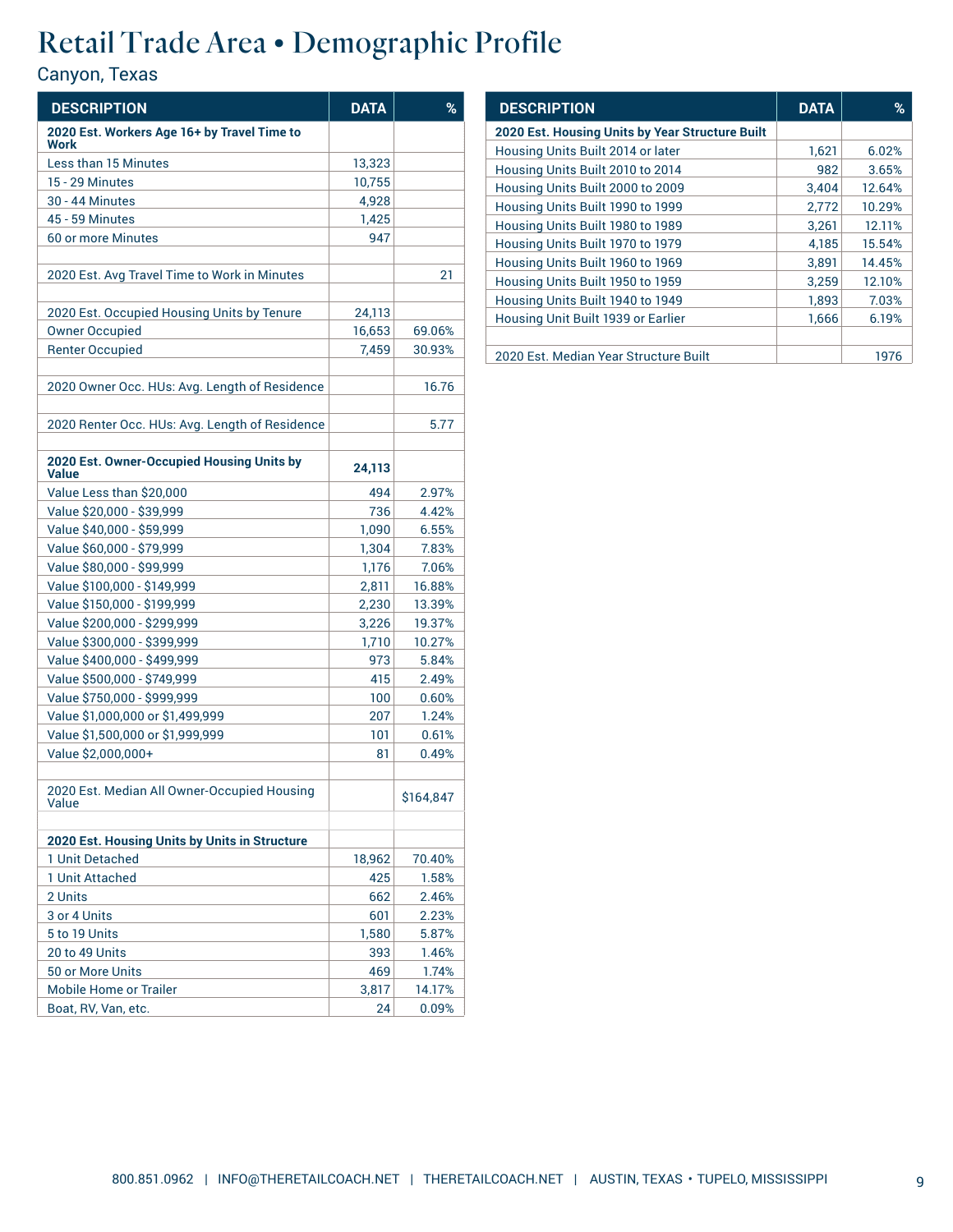# Contact Information





**Canyon Economic Development Corporation** Evelyn Ecker Executive Director

P.O. Box 1044 Canyon, Texas 79015

Phone 806.656.6835 Cell 806.670.2520 eecker@canyontx.com www.canyonedc.com

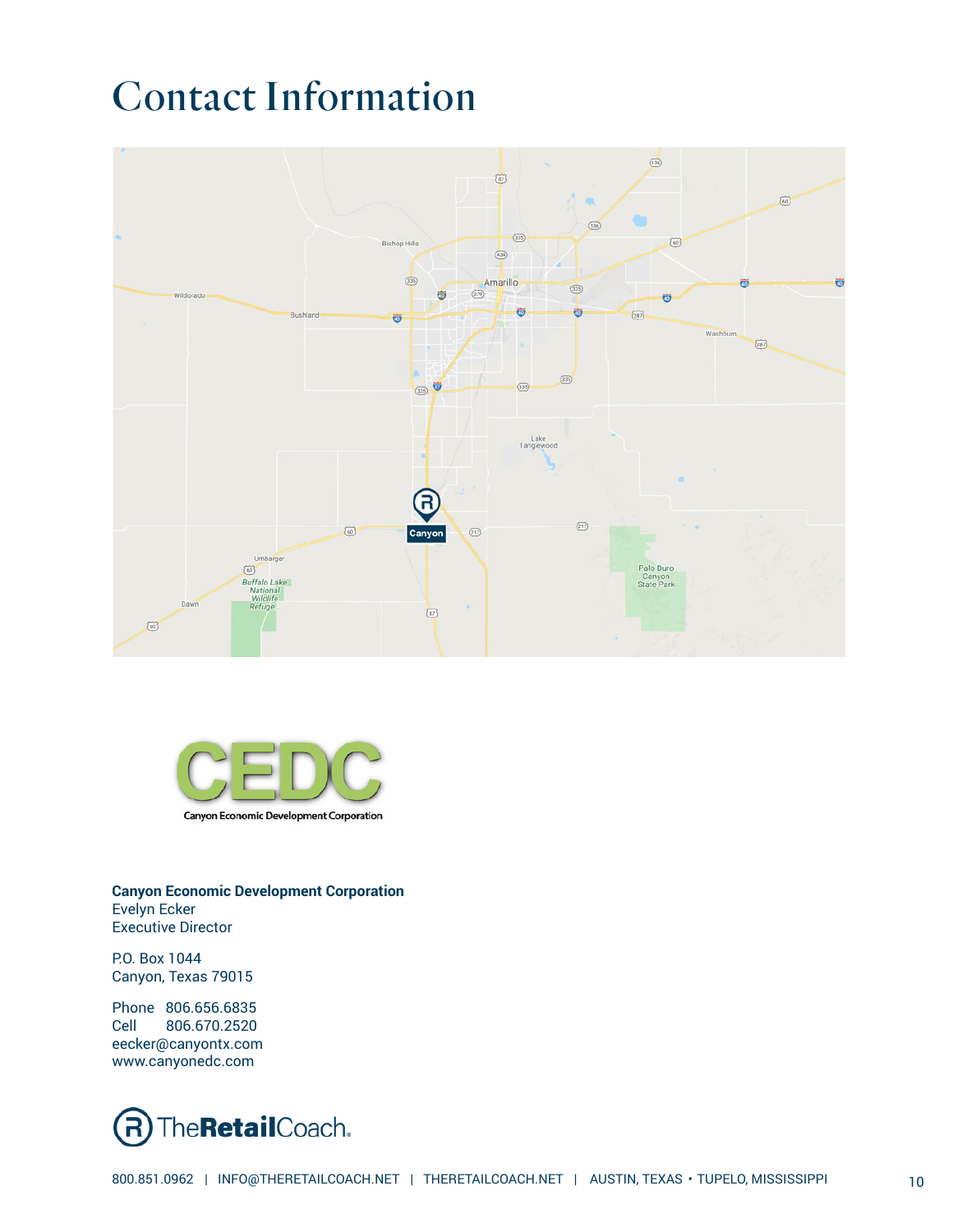| <b>DESCRIPTION</b>                                          | <b>DATA</b> | %      |
|-------------------------------------------------------------|-------------|--------|
| <b>Population</b>                                           |             |        |
| 2025 Projection                                             | 15,909      |        |
| 2020 Estimate                                               | 15,108      |        |
| 2010 Census                                                 | 13,801      |        |
| 2000 Census                                                 | 13,348      |        |
|                                                             |             |        |
| Growth 2020 - 2025                                          |             | 5.30%  |
| Growth 2010 - 2020                                          |             | 9.47%  |
| Growth 2000 - 2010                                          |             | 3.39%  |
|                                                             |             |        |
| 2020 Est. Population by Single-Classification<br>Race       | 15,108      |        |
| <b>White Alone</b>                                          | 13,071      | 86.52% |
| <b>Black or African American Alone</b>                      | 449         | 2.97%  |
| Amer, Indian and Alaska Native Alone                        | 105         | 0.70%  |
| Asian Alone                                                 | 228         | 1.51%  |
| Native Hawaiian and Other Pacific Island Alone              | 17          | 0.11%  |
| Some Other Race Alone                                       | 798         | 5.28%  |
| <b>Two or More Races</b>                                    | 439         | 2.91%  |
|                                                             |             |        |
| 2020 Est. Population by Hispanic or Latino<br><b>Origin</b> | 15,108      |        |
| Not Hispanic or Latino                                      | 11,903      | 78.79% |
| <b>Hispanic or Latino</b>                                   | 3,205       | 21.21% |
| Mexican                                                     | 2,636       | 82.25% |
| <b>Puerto Rican</b>                                         | 37          | 1.15%  |
| Cuban                                                       | 5           | 0.16%  |
| All Other Hispanic or Latino                                | 527         | 16.44% |
|                                                             |             |        |
| 2020 Est. Hisp. or Latino Pop by Single-Class.<br>Race      | 3,205       |        |
| <b>White Alone</b>                                          | 2,111       | 65.87% |
| <b>Black or African American Alone</b>                      | 34          | 1.06%  |
| American Indian and Alaska Native Alone                     | 34          | 1.06%  |
| Asian Alone                                                 | 2           | 0.06%  |
| Native Hawaiian and Other Pacific Islander<br>Alone         | 5           | 0.16%  |
| Some Other Race Alone                                       | 792         | 24.71% |
| <b>Two or More Races</b>                                    | 227         | 7.08%  |
|                                                             |             |        |
| 2020 Est. Pop by Race, Asian Alone, by Category             | 228         |        |
| <b>Chinese, except Taiwanese</b>                            | 122         | 53.51% |
| Filipino                                                    | 2           | 0.88%  |
| Japanese                                                    | 1           | 0.44%  |
| Asian Indian                                                | 13          | 5.70%  |
| Korean                                                      | 0           | 0.00%  |
| <b>Vietnamese</b>                                           | 31          | 13.60% |
| Cambodian                                                   | 0           | 0.00%  |
| Hmong                                                       | 0           | 0.00%  |
| Laotian                                                     | 0           | 0.00%  |
| Thai                                                        | 0           | 0.00%  |
| All Other Asian Races Including 2+ Category                 | 60          | 26.32% |

| <b>DESCRIPTION</b>                                 | <b>DATA</b> | %      |
|----------------------------------------------------|-------------|--------|
| <b>2020 Est. Population by Ancestry</b>            | 15,108      |        |
| Arab                                               | 11          | 0.07%  |
| Czech                                              | 66          | 0.44%  |
| Danish                                             | 17          | 0.11%  |
| Dutch                                              | 122         | 0.81%  |
| English                                            | 1,300       | 8.61%  |
| French (except Basque)                             | 232         | 1.54%  |
| <b>French Canadian</b>                             | 26          | 0.17%  |
| German                                             | 2,036       | 13.48% |
| Greek                                              | 27          | 0.18%  |
| Hungarian                                          | 1           | 0.01%  |
| Irish                                              | 1,248       | 8.26%  |
| Italian                                            | 142         | 0.94%  |
| Lithuanian                                         | 0           | 0.00%  |
| <b>United States or American</b>                   | 1,292       | 8.55%  |
| Norwegian                                          | 91          | 0.60%  |
| Polish                                             | 76          | 0.50%  |
| Portuguese                                         | 1           | 0.01%  |
| <b>Russian</b>                                     | 13          | 0.09%  |
| Scottish                                           | 296         | 1.96%  |
| Scotch-Irish                                       | 338         | 2.24%  |
| Slovak                                             | 0           | 0.00%  |
| Subsaharan African                                 | 44          | 0.29%  |
| Swedish                                            | 100         | 0.66%  |
| <b>Swiss</b>                                       | 17          | 0.11%  |
| Ukrainian                                          | 2           | 0.01%  |
| Welsh                                              | 11          | 0.07%  |
| West Indian (except Hisp. groups)                  | 20          | 0.13%  |
| Other ancestries                                   | 3,648       | 24.15% |
| <b>Ancestry Unclassified</b>                       | 3,931       | 26.02% |
|                                                    |             |        |
| 2020 Est. Pop Age 5+ by Language Spoken At<br>Home |             |        |
| Speak Only English at Home                         | 11,737      | 82.38% |
| Speak Asian/Pacific Island Language at Home        | 199         | 1.40%  |
| Speak IndoEuropean Language at Home                | 129         | 0.91%  |
| Speak Spanish at Home                              | 2,160       | 15.16% |
| Speak Other Language at Home                       | 23          | 0.16%  |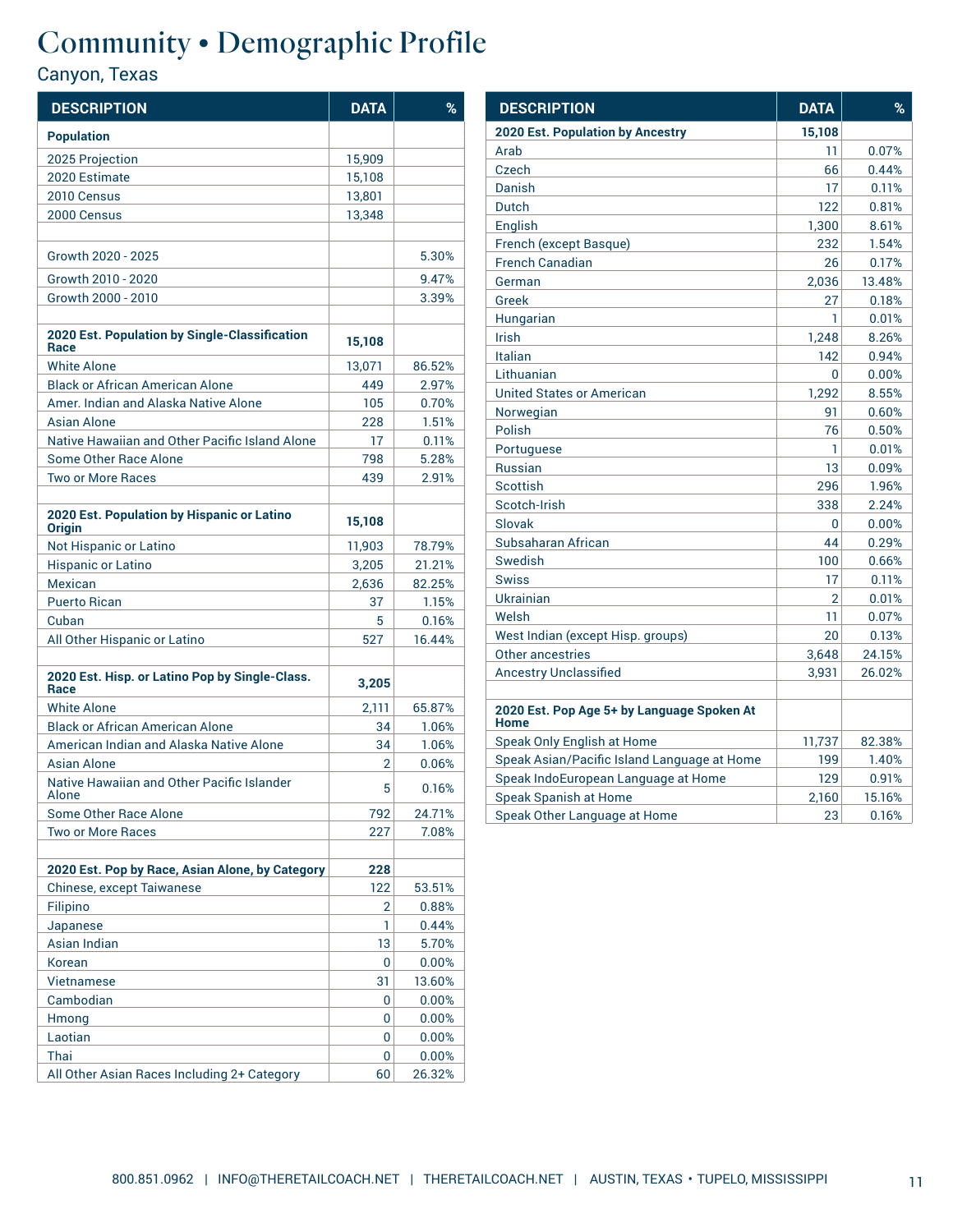| <b>DESCRIPTION</b>                 | <b>DATA</b> | $\%$   |
|------------------------------------|-------------|--------|
| 2020 Est. Population by Age        | 15,108      |        |
| Age 0 - 4                          | 860         | 5.69%  |
| Age 5 - 9                          | 859         | 5.69%  |
| Age 10 - 14                        | 864         | 5.72%  |
| Age 15 - 17                        | 727         | 4.81%  |
| Age 18 - 20                        | 1,825       | 12.08% |
| Age 21 - 24                        | 1,538       | 10.18% |
| Age 25 - 34                        | 2,064       | 13.66% |
| Age 35 - 44                        | 1,859       | 12.31% |
| Age 45 - 54                        | 1,316       | 8.71%  |
| Age 55 - 64                        | 1,351       | 8.94%  |
| Age 65 - 74                        | 996         | 6.59%  |
| Age 75 - 84                        | 540         | 3.57%  |
| Age 85 and over                    | 311         | 2.06%  |
|                                    |             |        |
| Age 16 and over                    | 12,291      | 81.35% |
| Age 18 and over                    | 11,799      | 78.10% |
| Age 21 and over                    | 9.974       | 66.02% |
| Age 65 and over                    | 1,846       | 12.22% |
|                                    |             |        |
| 2020 Est. Median Age               |             | 28.48  |
| 2020 Est. Average Age              |             | 34.82  |
|                                    |             |        |
| <b>2020 Est. Population by Sex</b> | 15,108      |        |
| Male                               | 7,420       | 49.11% |
| Female                             | 7,688       | 50.89% |

| <b>DESCRIPTION</b>                 | <b>DATA</b> | %      |
|------------------------------------|-------------|--------|
| 2020 Est. Male Population by Age   | 7,420       |        |
| Age 0 - 4                          | 441         | 5.94%  |
| Age 5 - 9                          | 441         | 5.94%  |
| Age 10 - 14                        | 428         | 5.77%  |
| Age 15 - 17                        | 342         | 4.61%  |
| Age 18 - 20                        | 897         | 12.09% |
| Age 21 - 24                        | 794         | 10.70% |
| Age 25 - 34                        | 1,078       | 14.53% |
| Age 35 - 44                        | 948         | 12.78% |
| Age 45 - 54                        | 652         | 8.79%  |
| Age 55 - 64                        | 630         | 8.49%  |
| Age 65 - 74                        | 470         | 6.33%  |
| Age 75 - 84                        | 208         | 2.80%  |
| Age 85 and over                    | 91          | 1.23%  |
|                                    |             |        |
| 2020 Est. Median Age, Male         |             | 27.68  |
| 2020 Est. Average Age, Male        |             | 33.59  |
|                                    |             |        |
| 2020 Est. Female Population by Age | 7,688       |        |
| Age 0 - 4                          | 419         | 5.45%  |
| Age 5 - 9                          | 418         | 5.44%  |
| Age 10 - 14                        | 436         | 5.67%  |
| Age 15 - 17                        | 385         | 5.01%  |
| Age 18 - 20                        | 928         | 12.07% |
| Age 21 - 24                        | 744         | 9.68%  |
| Age 25 - 34                        | 986         | 12.83% |
| Age 35 - 44                        | 911         | 11.85% |
| Age 45 - 54                        | 664         | 8.64%  |
| Age 55 - 64                        | 721         | 9.38%  |
| Age 65 - 74                        | 526         | 6.84%  |
| Age 75 - 84                        | 331         | 4.31%  |
| Age 85 and over                    | 219         | 2.85%  |
|                                    |             |        |
| 2020 Est. Median Age, Female       |             | 29.43  |
| 2020 Est. Average Age, Female      |             | 36.00  |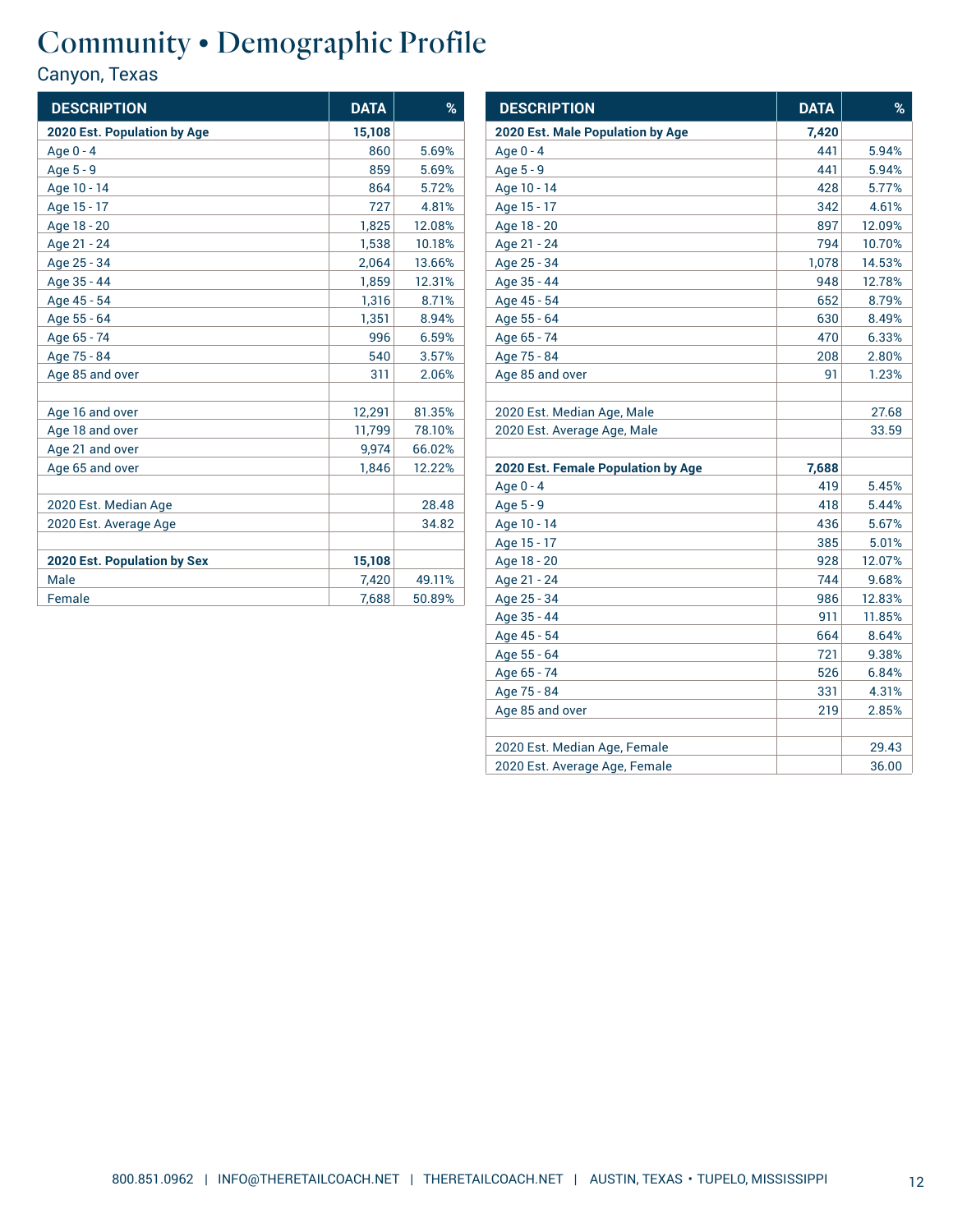| <b>DESCRIPTION</b>                                    | <b>DATA</b> | %      |
|-------------------------------------------------------|-------------|--------|
| 2020 Est. Pop Age 15+ by Marital Status               |             |        |
| <b>Total, Never Married</b>                           | 5,842       | 46.64% |
| <b>Males, Never Married</b>                           | 2,905       | 23.19% |
| <b>Females, Never Married</b>                         | 2,937       | 23.45% |
| Married, Spouse present                               | 4,500       | 35.93% |
| Married, Spouse absent                                | 571         | 4.56%  |
| Widowed                                               | 508         | 4.06%  |
| <b>Males Widowed</b>                                  | 133         | 1.06%  |
| <b>Females Widowed</b>                                | 374         | 2.99%  |
| <b>Divorced</b>                                       | 1,105       | 8.82%  |
| <b>Males Divorced</b>                                 | 474         | 3.78%  |
| <b>Females Divorced</b>                               | 631         | 5.04%  |
|                                                       |             |        |
| 2020 Est. Pop Age 25+ by Edu. Attainment              |             |        |
| Less than 9th grade                                   | 188         | 2.2%   |
| Some High School, no diploma                          | 401         | 4.8%   |
| High School Graduate (or GED)                         | 1,376       | 16.3%  |
| Some College, no degree                               | 2.433       | 28.8%  |
| Associate Degree                                      | 603         | 7.1%   |
| Bachelor's Degree                                     | 2,541       | 30.1%  |
| <b>Master's Degree</b>                                | 612         | 7.3%   |
| <b>Professional School Degree</b>                     | 108         | 1.3%   |
| Doctorate Degree                                      | 173         | 2.1%   |
| 2020 Est. Pop Age 25+ by Edu. Attain., Hisp./<br>Lat. |             |        |
| No High School Diploma                                | 390         | 29.13% |
| <b>High School Graduate</b>                           | 56          | 4.18%  |
| Some College or Associate's Degree                    | 443         | 33.08% |
| Bachelor's Degree or Higher                           | 450         | 33.61% |
|                                                       |             |        |
| <b>Households</b>                                     |             |        |
| 2025 Projection                                       | 6,117       |        |
| 2020 Estimate                                         | 5,763       |        |
| 2010 Census                                           | 5,328       |        |
| 2000 Census                                           | 4,962       |        |
| Growth 2020 - 2025                                    |             | 6.14%  |
| Growth 2010 - 2020                                    |             | 8.16%  |
| Growth 2000 - 2010                                    |             | 7.38%  |
|                                                       |             |        |
| 2020 Est. Households by Household Type                | 5,763       |        |
| <b>Family Households</b>                              | 3,361       | 58.32% |
| <b>Nonfamily Households</b>                           | 2,402       | 41.68% |
|                                                       |             |        |
| 2020 Est. Group Quarters Population                   | 1,619       |        |
| 2020 Households by Ethnicity, Hispanic/Latino         | 956         |        |
|                                                       |             |        |

| <b>DESCRIPTION</b>                                    | <b>DATA</b> | %              |
|-------------------------------------------------------|-------------|----------------|
| 2020 Est. Households by Household Income              | 5,763       |                |
| Income < \$15,000                                     | 966         | 16.76%         |
| Income \$15,000 - \$24,999                            | 499         | 8.66%          |
| Income \$25,000 - \$34,999                            | 695         | 12.06%         |
| Income \$35,000 - \$49,999                            | 754         | 13.08%         |
| Income \$50,000 - \$74,999                            | 843         | 14.63%         |
| Income \$75,000 - \$99,999                            | 590         | 10.24%         |
| Income \$100,000 - \$124,999                          | 445         | 7.72%          |
| Income \$125,000 - \$149,999                          | 321         | 5.57%          |
| Income \$150,000 - \$199,999                          | 421         | 7.31%          |
| Income \$200,000 - \$249,999                          | 141         | 2.45%          |
| Income \$250,000 - \$499,999                          | 76          | 1.32%          |
| Income \$500,000+                                     | 13          | 0.23%          |
|                                                       |             |                |
| 2020 Est. Average Household Income                    |             | \$70,398       |
| 2020 Est. Median Household Income                     |             | \$49,260       |
| 2020 Median HH Inc. by Single-Class. Race or<br>Eth.  |             |                |
| <b>White Alone</b>                                    |             | \$53,459       |
| <b>Black or African American Alone</b>                |             | \$10,096       |
| American Indian and Alaska Native Alone               |             | \$48.847       |
| Asian Alone                                           |             | \$30,576       |
| Native Hawaiian and Other Pacific Islander<br>Alone   |             | \$35,000       |
| Some Other Race Alone                                 |             | \$10,229       |
| <b>Two or More Races</b>                              |             | \$31,132       |
| <b>Hispanic or Latino</b>                             |             | \$31,461       |
| Not Hispanic or Latino                                |             | \$53,874       |
| 2020 Est. Family HH Type by Presence of Own<br>Child. | 3,361       |                |
| Married-Couple Family, own children                   | 1,178       | 35.05%         |
| Married-Couple Family, no own children                | 1,426       | 42.43%         |
| Male Householder, own children                        | 98          | 2.92%          |
| Male Householder, no own children                     | 101         | 3.01%          |
| Female Householder, own children                      | 340         | 10.12%         |
| Female Householder, no own children                   | 218         | 6.49%          |
|                                                       |             |                |
| 2020 Est. Households by Household Size                | 5,763       |                |
| 1-person                                              | 1,799       | 31.22%         |
| 2-person                                              | 1,962       | 34.05%         |
| 3-person                                              | 921<br>679  | 15.98%         |
| 4-person                                              |             | 11.78%         |
| 5-person                                              | 280<br>87   | 4.86%          |
| 6-person<br>7-or-more-person                          | 36          | 1.51%<br>0.63% |
|                                                       |             |                |
| 2020 Est. Average Household Size                      |             | 2.32           |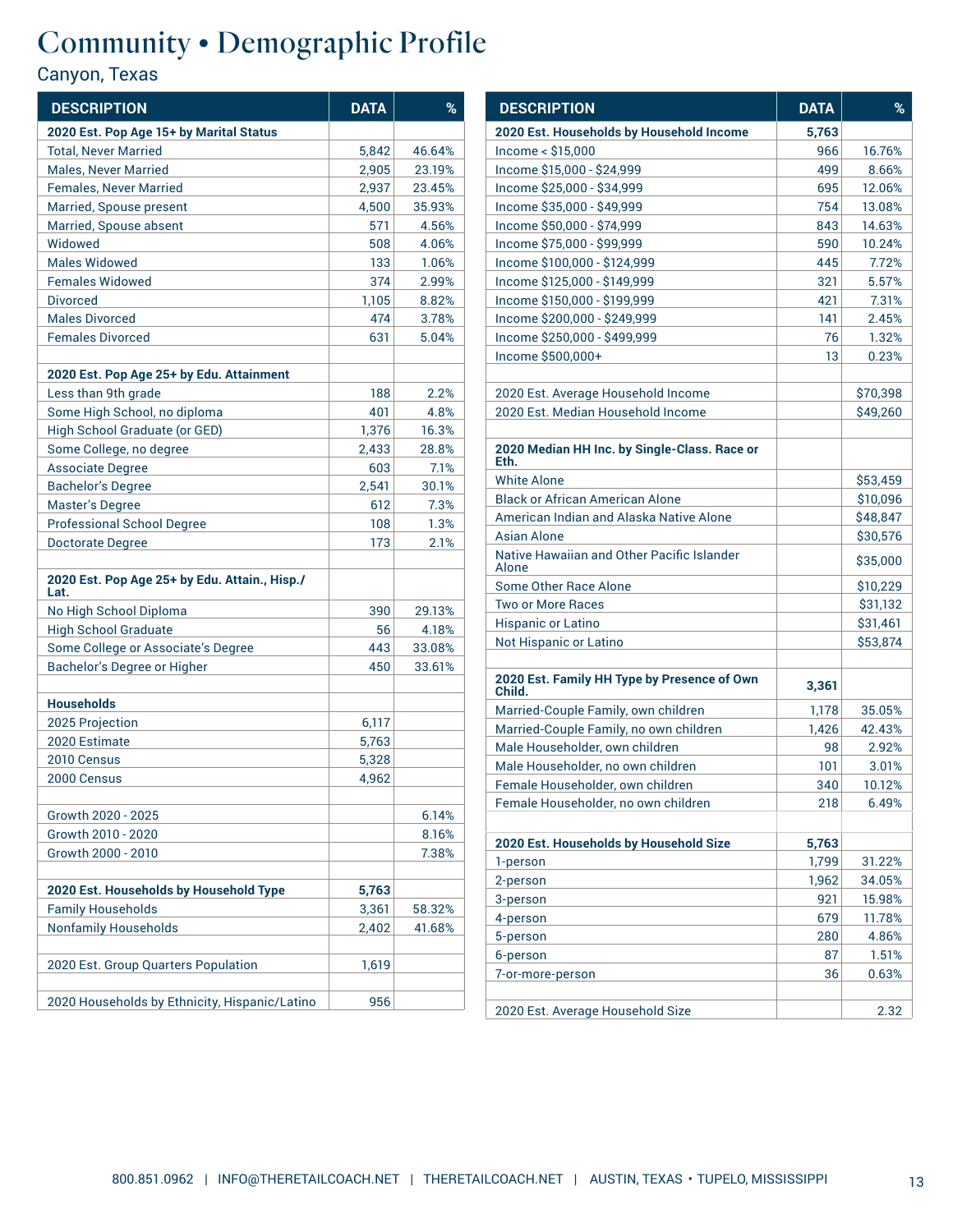| <b>DESCRIPTION</b>                                            | <b>DATA</b>    | %      |
|---------------------------------------------------------------|----------------|--------|
| 2020 Est. Households by Presence of People<br><b>Under 18</b> | 5,763          |        |
| Households with 1 or More People under Age 18:                | 1,717          | 29.79% |
| <b>Married-Couple Family</b>                                  | 1,222          | 71.17% |
| Other Family, Male Householder                                | 109            | 6.35%  |
| Other Family, Female Householder                              | 373            | 21.72% |
| Nonfamily, Male Householder                                   | 10             | 0.58%  |
| Nonfamily, Female Householder                                 | $\overline{2}$ | 0.12%  |
| Households with No People under Age 18:                       | 4,046          | 70.21% |
| <b>Married-Couple Family</b>                                  | 1,382          | 34.16% |
| Other Family, Male Householder                                | 93             | 2.30%  |
| Other Family, Female Householder                              | 183            | 4.52%  |
| Nonfamily, Male Householder                                   | 1,090          | 26.94% |
| Nonfamily, Female Householder                                 | 1,298          | 32.08% |
| 2020 Est. Households by Number of Vehicles                    | 5,763          |        |
| No Vehicles                                                   | 276            | 4.79%  |
| 1 Vehicle                                                     | 1,889          | 32.78% |
| 2 Vehicles                                                    | 2,158          | 37.45% |
| 3 Vehicles                                                    | 1,027          | 17.82% |
| 4 Vehicles                                                    | 325            | 5.64%  |
| 5 or more Vehicles                                            | 89             | 1.54%  |
| 2020 Est. Average Number of Vehicles                          |                | 1.93   |
| <b>Family Households</b>                                      |                |        |
| 2025 Projection                                               | 3,576          |        |
| 2020 Estimate                                                 | 3,361          |        |
| 2010 Census                                                   | 3,077          |        |
| 2000 Census                                                   | 3,055          |        |
| Growth 2020 - 2025                                            |                | 6.40%  |
| Growth 2010 - 2020                                            |                | 9.23%  |
| Growth 2000 - 2010                                            |                | 0.72%  |
| 2020 Est. Families by Poverty Status                          | 3,361          |        |
| 2020 Families at or Above Poverty                             | 2,993          | 89.05% |
| 2020 Families at or Above Poverty with Children               | 1,417          | 42.16% |
| 2020 Families Below Poverty                                   | 368            | 10.95% |
| 2020 Families Below Poverty with Children                     | 323            | 9.61%  |
| 2020 Est. Pop 16+ by Employment Status                        | 12,292         |        |
| Civilian Labor Force, Employed                                | 8,347          | 67.91% |
| Civilian Labor Force, Unemployed                              | 301            | 2.45%  |
| <b>Armed Forces</b>                                           | 21             | 0.17%  |
| Not in Labor Force                                            | 3,623          | 29.48% |

| <b>DESCRIPTION</b>                                    | <b>DATA</b> | %      |
|-------------------------------------------------------|-------------|--------|
| 2020 Est. Civ. Employed Pop 16+ by Class of<br>Worker | 8,253       |        |
| <b>For-Profit Private Workers</b>                     | 5,013       | 60.74% |
| <b>Non-Profit Private Workers</b>                     | 564         | 6.83%  |
| <b>Local Government Workers</b>                       | 116         | 1.41%  |
| <b>State Government Workers</b>                       | 859         | 10.41% |
| <b>Federal Government Workers</b>                     | 578         | 7.00%  |
| <b>Self-Employed Workers</b>                          | 1,065       | 12.90% |
| <b>Unpaid Family Workers</b>                          | 58          | 0.70%  |
|                                                       |             |        |
| 2020 Est. Civ. Employed Pop 16+ by Occupation         | 8,253       |        |
| Architect/Engineer                                    | 88          | 1.07%  |
| Arts/Entertainment/Sports                             | 349         | 4.23%  |
| <b>Building Grounds Maintenance</b>                   | 150         | 1.82%  |
| <b>Business/Financial Operations</b>                  | 313         | 3.79%  |
| <b>Community/Social Services</b>                      | 76          | 0.92%  |
| Computer/Mathematical                                 | 101         | 1.22%  |
| Construction/Extraction                               | 284         | 3.44%  |
| Education/Training/Library                            | 789         | 9.56%  |
| Farming/Fishing/Forestry                              | 153         | 1.85%  |
| <b>Food Prep/Serving</b>                              | 738         | 8.94%  |
| <b>Health Practitioner/Technician</b>                 | 557         | 6.75%  |
| <b>Healthcare Support</b>                             | 175         | 2.12%  |
| <b>Maintenance Repair</b>                             | 213         | 2.58%  |
| Legal                                                 | 45          | 0.55%  |
| Life/Physical/Social Science                          | 54          | 0.65%  |
| Management                                            | 695         | 8.42%  |
| Office/Admin. Support                                 | 981         | 11.89% |
| Production                                            | 466         | 5.65%  |
| <b>Protective Services</b>                            | 124         | 1.50%  |
| Sales/Related                                         | 860         | 10.42% |
| <b>Personal Care/Service</b>                          | 649         | 7.86%  |
| <b>Transportation/Moving</b>                          | 392         | 4.75%  |
|                                                       |             |        |
| 2020 Est. Pop 16+ by Occupation Classification        | 8,253       |        |
| <b>White Collar</b>                                   | 4.909       | 59.48% |
| <b>Blue Collar</b>                                    | 1,356       | 16.43% |
| <b>Service and Farm</b>                               | 1,989       | 24.10% |
|                                                       |             |        |
| 2020 Est. Workers Age 16+ by Transp. to Work          | 8,062       |        |
| <b>Drove Alone</b>                                    | 6,492       | 80.53% |
| <b>Car Pooled</b>                                     | 705         | 8.75%  |
| <b>Public Transportation</b>                          | 0           | 0.00%  |
| Walked                                                | 458         | 5.68%  |
| <b>Bicycle</b>                                        | 120         | 1.49%  |
| <b>Other Means</b>                                    | 50          | 0.62%  |
| <b>Worked at Home</b>                                 | 237         | 2.94%  |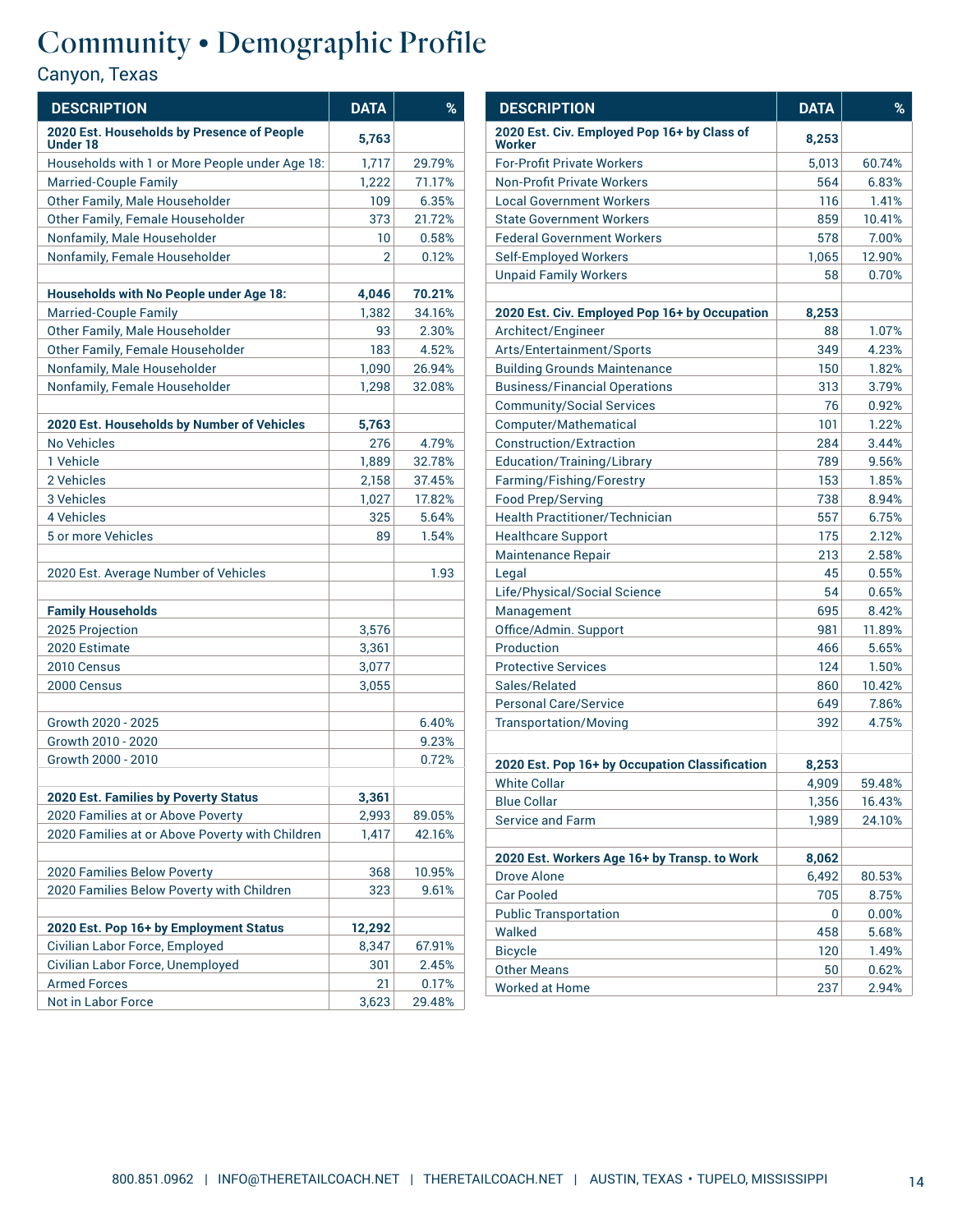| <b>DESCRIPTION</b>                                   | <b>DATA</b>    | %         |
|------------------------------------------------------|----------------|-----------|
| 2020 Est. Workers Age 16+ by Travel Time to<br>Work  |                |           |
| Less than 15 Minutes                                 | 3,038          |           |
| <b>15 - 29 Minutes</b>                               | 2,337          |           |
| <b>30 - 44 Minutes</b>                               | 1,820          |           |
| 45 - 59 Minutes                                      | 387            |           |
| 60 or more Minutes                                   | 277            |           |
|                                                      |                |           |
| 2020 Est. Avg Travel Time to Work in Minutes         |                | 23        |
| 2020 Est. Occupied Housing Units by Tenure           | 5,763          |           |
| <b>Owner Occupied</b>                                | 3,101          | 53.81%    |
| <b>Renter Occupied</b>                               | 2,662          | 46.19%    |
|                                                      |                |           |
| 2020 Owner Occ. HUs: Avg. Length of Residence        |                | 15.98     |
| 2020 Renter Occ. HUs: Avg. Length of Residence       |                | 5         |
| 2020 Est. Owner-Occupied Housing Units by<br>Value   | 5,763          |           |
| Value Less than \$20,000                             | 22             | 0.71%     |
| Value \$20,000 - \$39,999                            | 29             | 0.94%     |
| Value \$40,000 - \$59,999                            | 37             | 1.19%     |
| Value \$60,000 - \$79,999                            | 72             | 2.32%     |
| Value \$80,000 - \$99,999                            | 62             | 2.00%     |
| Value \$100,000 - \$149,999                          | 679            | 21.90%    |
| Value \$150,000 - \$199,999                          | 728            | 23.48%    |
| Value \$200,000 - \$299,999                          | 895            | 28.86%    |
| Value \$300,000 - \$399,999                          | 307            | 9.90%     |
| Value \$400,000 - \$499,999                          | 129            | 4.16%     |
| Value \$500,000 - \$749,999                          | 29             | 0.94%     |
| Value \$750,000 - \$999,999                          | $\overline{7}$ | 0.23%     |
| Value \$1,000,000 or \$1,499,999                     | 67             | 2.16%     |
| Value \$1,500,000 or \$1,999,999                     | 27             | 0.87%     |
| Value \$2,000,000+                                   | 9              | 0.29%     |
|                                                      |                |           |
| 2020 Est. Median All Owner-Occupied Housing<br>Value |                | \$194,092 |
| 2020 Est. Housing Units by Units in Structure        |                |           |
| 1 Unit Detached                                      | 3,981          | 64.02%    |
| 1 Unit Attached                                      | 214            | 3.44%     |
| 2 Units                                              | 355            | 5.71%     |
| 3 or 4 Units                                         | 210            | 3.38%     |
| 5 to 19 Units                                        | 688            | 11.07%    |
| 20 to 49 Units                                       | 296            | 4.76%     |
| 50 or More Units                                     | 291            | 4.68%     |
| <b>Mobile Home or Trailer</b>                        | 182            | 2.93%     |
| Boat, RV, Van, etc.                                  | 0              | 0.00%     |

| <b>DESCRIPTION</b>                              | <b>DATA</b> | ℅      |
|-------------------------------------------------|-------------|--------|
| 2020 Est. Housing Units by Year Structure Built |             |        |
| Housing Units Built 2014 or later               | 357         | 5.74%  |
| Housing Units Built 2010 to 2014                | 252         | 4.05%  |
| Housing Units Built 2000 to 2009                | 652         | 10.49% |
| Housing Units Built 1990 to 1999                | 475         | 7.64%  |
| Housing Units Built 1980 to 1989                | 837         | 13.46% |
| Housing Units Built 1970 to 1979                | 1,211       | 19.48% |
| Housing Units Built 1960 to 1969                | 866         | 13.93% |
| Housing Units Built 1950 to 1959                | 585         | 9.41%  |
| Housing Units Built 1940 to 1949                | 353         | 5.68%  |
| Housing Unit Built 1939 or Earlier              | 631         | 10.15% |
|                                                 |             |        |
| 2020 Est. Median Year Structure Built           |             | 1976   |